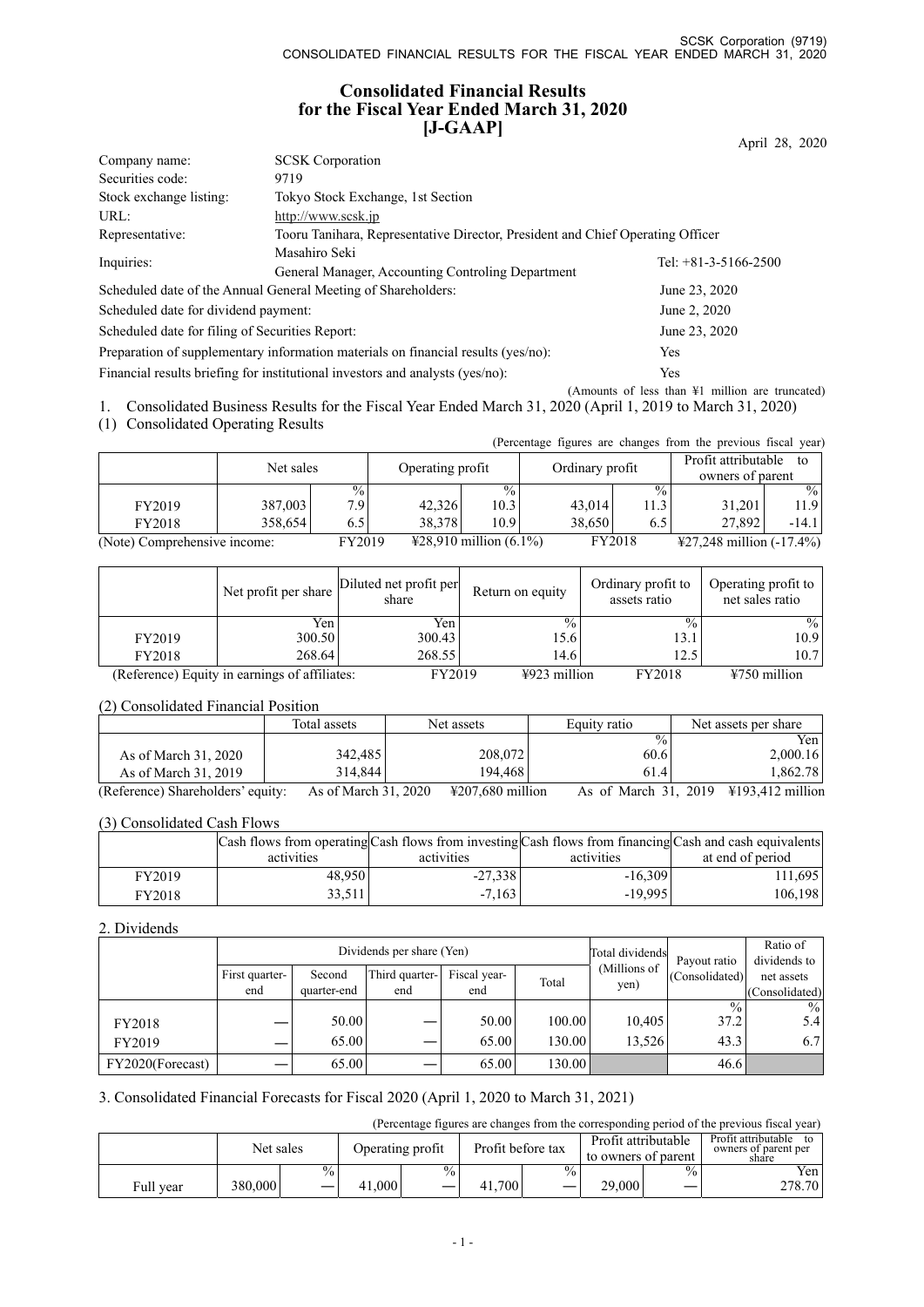Note: The Company has chosen to adopt International Financial Reporting Standards (IFRS) effective April 1, 2020. Accordingly, the above consolidated financial forecasts for the fiscal year ending March 31, 2021, are based on IFRS standards. In addition, comparisons have not been provided with the performance figures for the fiscal year ended March 31, 2020, prepared based on the previously employed Japanese generally accepted accounting principles (J-GAAP). For more information on consolidated financial forecasts, please refer to "(4) Forecasts for the fiscal year ending March 31, 2021" under "1. Qualitative Information Regarding Operating Results" on page 9.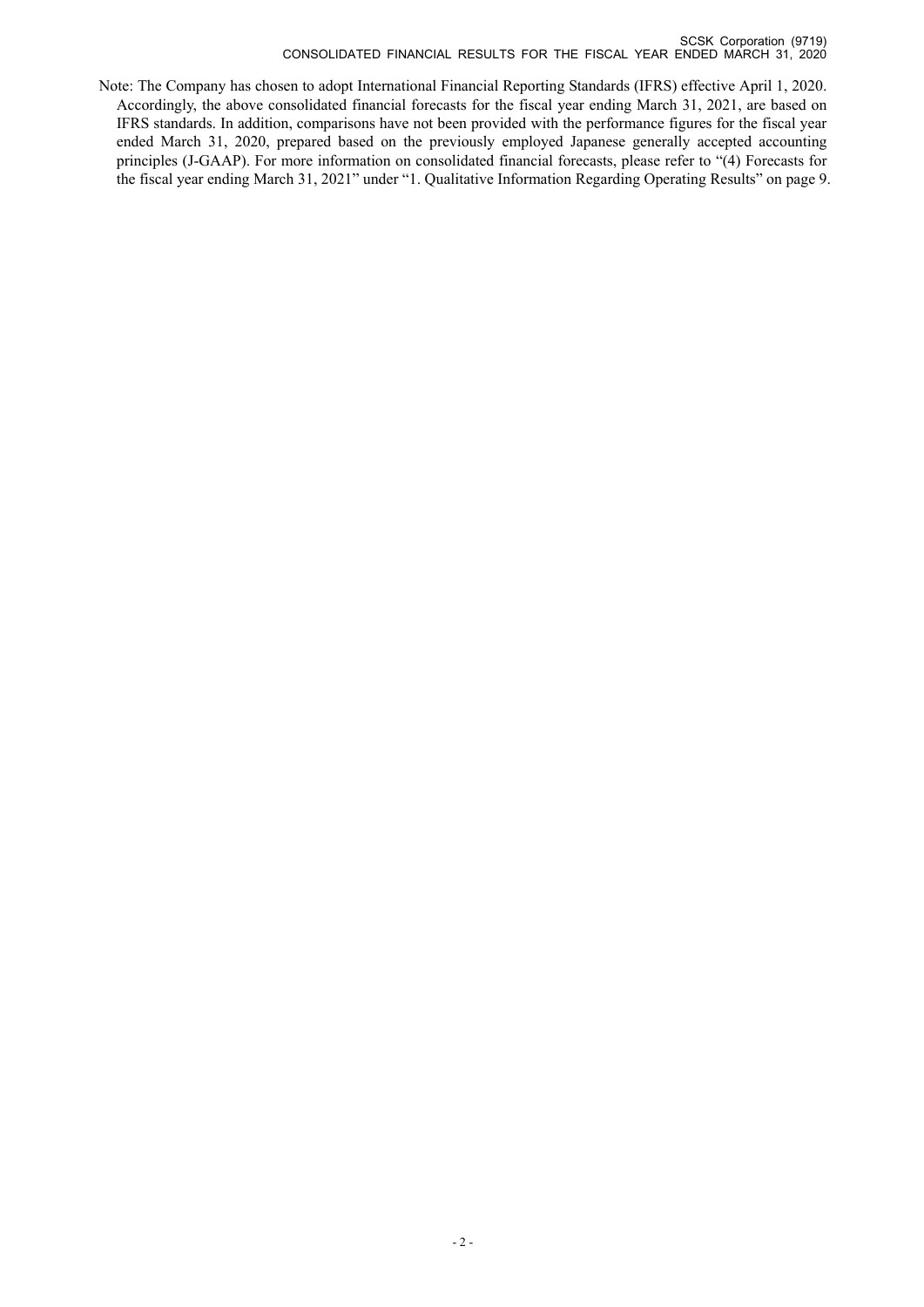\*Notes

- (1) Changes in significant subsidiaries during the period
	- (Changes in specified subsidiaries accompanying changes in scope of consolidation) :None
- (2) Changes in accounting policies, changes in accounting estimates and restatement of prior period financial statements after error corrections
	- 1) Changes in accounting policies, changes in accounting standards and other regulations: None
	- 2) Changes in accounting policies due to other reasons: None
	- 3) Changes in accounting estimates: None
	- 4) Restatement of prior period financial statements after error corrections: None
- (3) Number of shares issued (common stock)
	- 1) The number of shares issued as of the period-end (including treasury shares)

|                                                                 | As of March 31, 2020 | 104,181,803 shares |  |  |  |  |  |
|-----------------------------------------------------------------|----------------------|--------------------|--|--|--|--|--|
|                                                                 | As of March 31, 2019 | 104,181,803 shares |  |  |  |  |  |
| 2) The number of shares of treasury shares as of the period-end |                      |                    |  |  |  |  |  |
|                                                                 | As of March 31, 2020 | 349,839 shares     |  |  |  |  |  |
|                                                                 | As of March 31, 2019 | 351,781 shares     |  |  |  |  |  |
| 3) The average number of shares during the period               |                      |                    |  |  |  |  |  |
|                                                                 | As of March 31, 2020 | 103,831,412 shares |  |  |  |  |  |
|                                                                 | As of March 31, 2019 | 103,827,903 shares |  |  |  |  |  |

(Reference) Summary of Non-Consolidated Business Results

1. Non-Consolidated Business Results for Fiscal 2019 (April 1, 2019 to March 31, 2020)

(1) Non-Consolidated Operating Results (Millions of yen unless otherwise stated)

|        |           |                               |                  |      |                 |       | (Percentage figures are changes from the previous fiscal year) |               |
|--------|-----------|-------------------------------|------------------|------|-----------------|-------|----------------------------------------------------------------|---------------|
|        | Net sales |                               | Operating profit |      | Ordinary profit |       | Net profit                                                     |               |
|        |           | $\frac{0}{0}$                 |                  | $\%$ |                 | $\%$  |                                                                | $\frac{0}{0}$ |
| FY2019 | 304.637   | $\overline{ }$ $\overline{ }$ | 33.366           | 9.7  | 34,859          | 9.2   | 25,025                                                         | 1.2           |
| FY2018 | 284,145   | 8.01                          | 30.411           | 1.8  | 31.933          | 10.01 | 24.728                                                         | $-22.6$       |

|        | Net profit per share | Diluted net profit per<br>share |
|--------|----------------------|---------------------------------|
|        | Yen.                 | Yen                             |
| FY2019 | 240.50               | 240.44                          |
| FY2018 | 237.66               | 237.58                          |

## (2) Non-Consolidated Financial Position

| .<br>$1.011$ . The contract of a matrix and $1.011$ |              |            |               |                      |  |  |  |  |  |
|-----------------------------------------------------|--------------|------------|---------------|----------------------|--|--|--|--|--|
|                                                     | Total assets | Net assets | Equity ratio  | Net assets per share |  |  |  |  |  |
|                                                     |              |            | $\frac{0}{0}$ | Yen l                |  |  |  |  |  |
| As of March 31,<br>2020                             | 346,486      | 201,581    | 58.2          | 1,937.00             |  |  |  |  |  |
| As of March 31,<br>2019                             | 318,397      | 189.484    | 59.5          | 1,820.67             |  |  |  |  |  |

(Reference) Shareholders' equity: As of March 31, 2020 ¥201,551 million As of March 31, 2019 ¥189,443 million

\*Notification regarding the auditing process

・This financial report is not within the scope of the auditing process as prescribed by the Financial Instruments and Exchange Act. Therefore, and as of the time of disclosure, the auditing process of this financial report has not been completed.

\*Notice regarding the appropriate use of the financial forecasts

- ・This document contains forward-looking statements based on a number of assumptions and beliefs made by management in light of information currently available. For a variety of reasons, actual financial results may differ materially from the forecasts presented here. For further notification on the use of matters assumed concerning the results and other forecasts and the forecasts, please see "forecasts for the fiscal year ending March 31, 2021," on page 9.
- ・SCSK will hold a results briefing for institutional investors and analysts on April 28, 2020. Materials used in the briefing, a transcript of the main questions and answers, and related information will be published on SCSK's website promptly thereafter.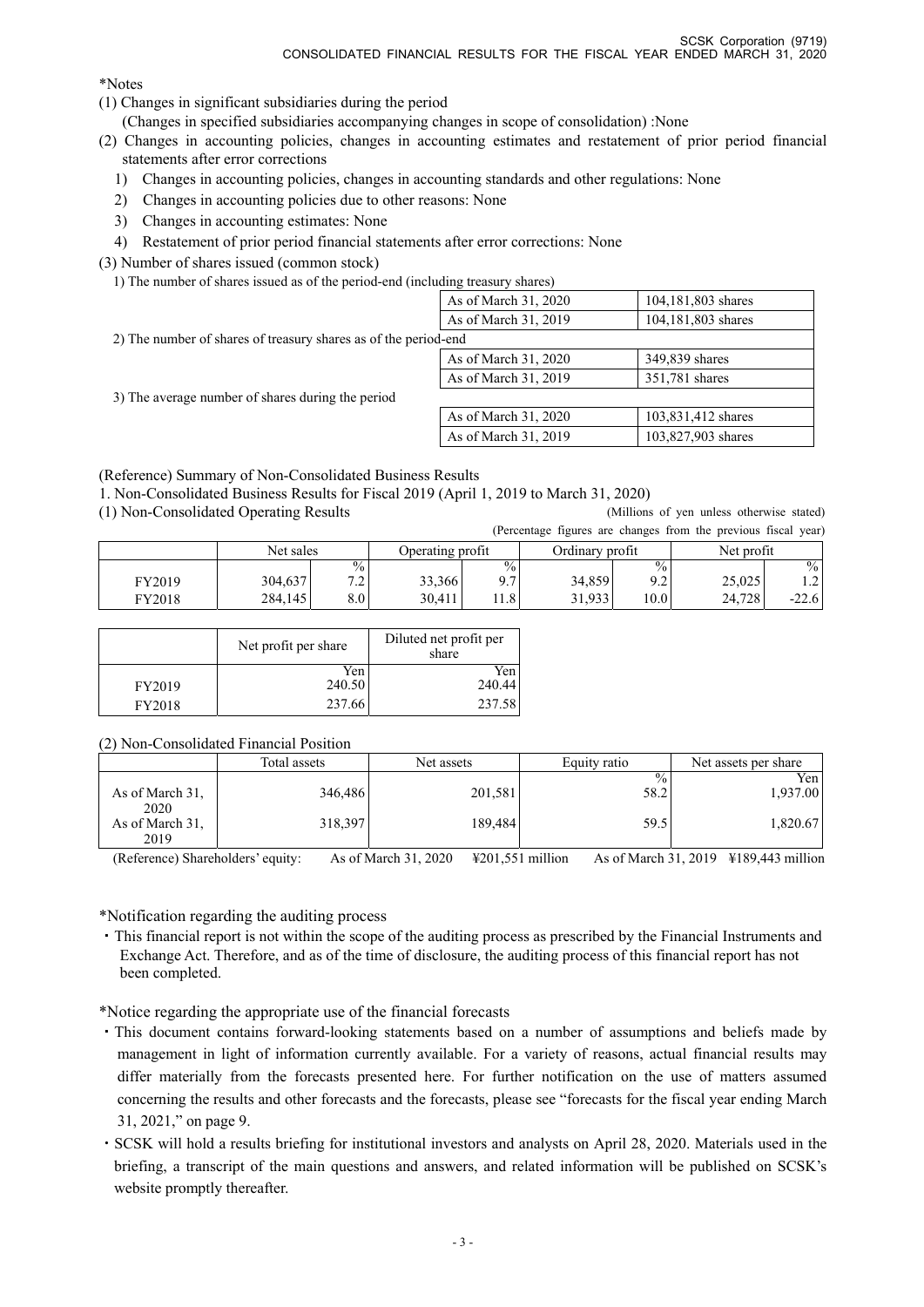# **Contents**

| 1. |     |                                                                                                   |     |
|----|-----|---------------------------------------------------------------------------------------------------|-----|
|    | (1) |                                                                                                   | -5  |
|    | (2) |                                                                                                   | 8   |
|    | (3) |                                                                                                   | 8   |
|    | (4) |                                                                                                   | 9   |
|    | (5) | Basic policy for distribution of earnings and dividends for the fiscal year ended March 31, 2020, | 9   |
| 2. |     |                                                                                                   | -11 |
| 3. |     |                                                                                                   |     |
|    | (1) |                                                                                                   |     |
|    | (2) |                                                                                                   |     |
|    | (3) |                                                                                                   |     |
| 4. |     |                                                                                                   |     |
| 5. |     |                                                                                                   |     |
|    | (1) |                                                                                                   |     |
|    | (2) |                                                                                                   |     |
|    | (3) |                                                                                                   |     |
|    | (4) |                                                                                                   |     |
|    | (5) |                                                                                                   |     |
|    |     |                                                                                                   |     |
|    |     |                                                                                                   |     |
|    |     |                                                                                                   |     |
|    |     |                                                                                                   |     |
|    |     |                                                                                                   |     |
|    |     |                                                                                                   |     |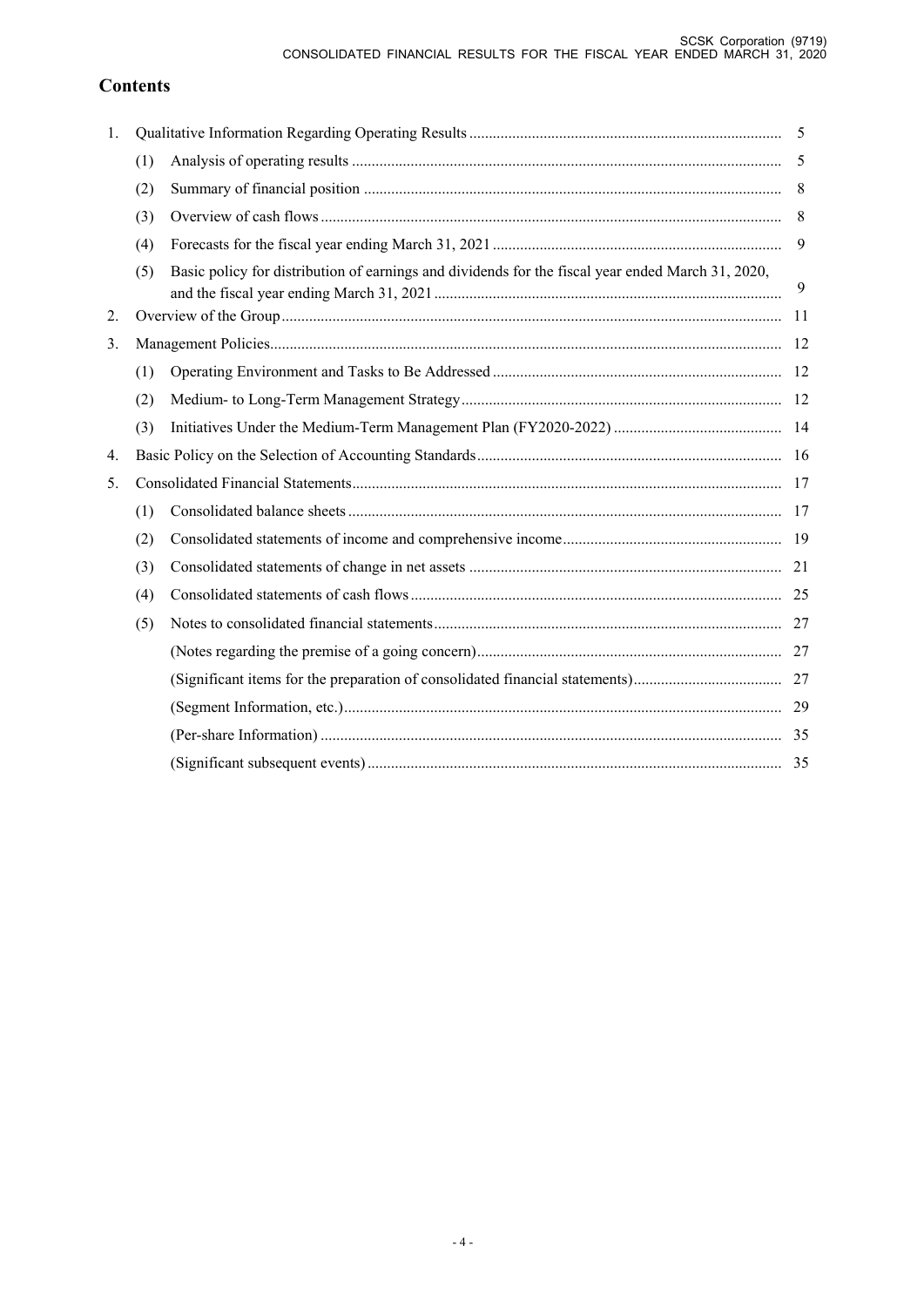#### **1. Qualitative Information Regarding Operating Results**

#### **(1) Analysis of operating results**

In the fiscal year ended March 31, 2020, the Japanese economy showed a modest recovery trend against a backdrop of robust corporate earnings, a strong job market, and higher wages. However, the global COVID-19 pandemic that struck the world in 2020 has greatly restricted consumer spending, and the effects have spread to the job market. This pandemic is also impeding manufacturing and other economic activities in China and resulting in difficulties in procuring components, thereby diminishing corporate earnings and giving rise to a growing sense of concern for a potential economic recession.

The Japanese economy is projected to continue to face incredibly adverse conditions as the COVID-19 pandemic becomes increasingly widespread. Given the risks of further downturn in domestic and overseas economies associated with the pandemic, an even greater degree of scrutiny will be required when judging economic trends for the purpose of making management decisions going forward.

In this environment, the IT services market witnessed growth in strategic investment demand, such as that for the purposes of reinforcing strategic operations or securing a competitive edge, coupled with robust system investment demand for implementing productivity improvements, automation and labor-saving initiatives, working style reforms, and responses to labor shortfalls. We also saw the emergence of operational system upgrade demand aimed at transforming the legacy systems that still pervade various industries into open systems together with demand for addressing software that will be reaching the ends of their service periods. In this manner, it was judged that there was a firm trend in overall IT investment demand and that the impacts of the COVID-19 pandemic were limited in the fiscal year ended March 31, 2020.

In the manufacturing industry, conditions held firm supported by demand in several areas. Examples of such areas included demand for strategic investments for expanding operations or boosting competitiveness. Other areas were demand for business process outsourcing (BPO) services related to products and services; verification services for pre-market products, which are growing ever more sophisticated; and operational system upgrade investments, such as those for converting certain legacy systems into open systems.

In the financial industry, numerous financial institutions refrained from making capital investments in response to Japan's negative interest rate policy and other market conditions. Looking ahead, demand for IT investment for the reinforcement and expansion of overseas operations and other methods of augmenting operations is proving robust. Similarly strong is demand for investment in measures for utilizing FinTech, artificial intelligence (AI), and other new IT technologies and for realizing more sophisticated online banking and Internet services as well as for the diversification of payment methods.

In the communications and transportation industries, IT investment demand is on the rise, as seen in increased development projects for enhancing customer services in the communications industry and growth in new core systems development and core systems redevelopment projects in the transportation industry.

In addition, demand for various cloud-based IT services has been on the rise in IaaS, PaaS, and other IT infrastructure sectors against a backdrop of a strong appetite among customer companies for investment to heighten operational efficiency and shortages of in-house IT engineers at these companies. A similar increase was seen in demand for system operation outsourcing services in the operational system field, although here it was limited to certain sectors.

In the fiscal year ended March 31, 2020, sales and profit were up for the eighth consecutive year as a result of the IT investment trends arising from aforementioned favorable operating environment.

Net sales in the fiscal year ended March 31, 2020, increased 7.9% year on year, to ¥387,003 million, due to higher sales in the three distinctive service categories of SCSK—systems development, system maintenance and operation services, and system sales—as a result of IT investment demand, from customers in the manufacturing industry, which has been rising since the previous fiscal year.

Operating profit was up 10.3% year on year, to ¥42,326 million, due to the higher net sales coupled with improved profitability attributable to increased development productivity, which itself stemmed from efforts to boost general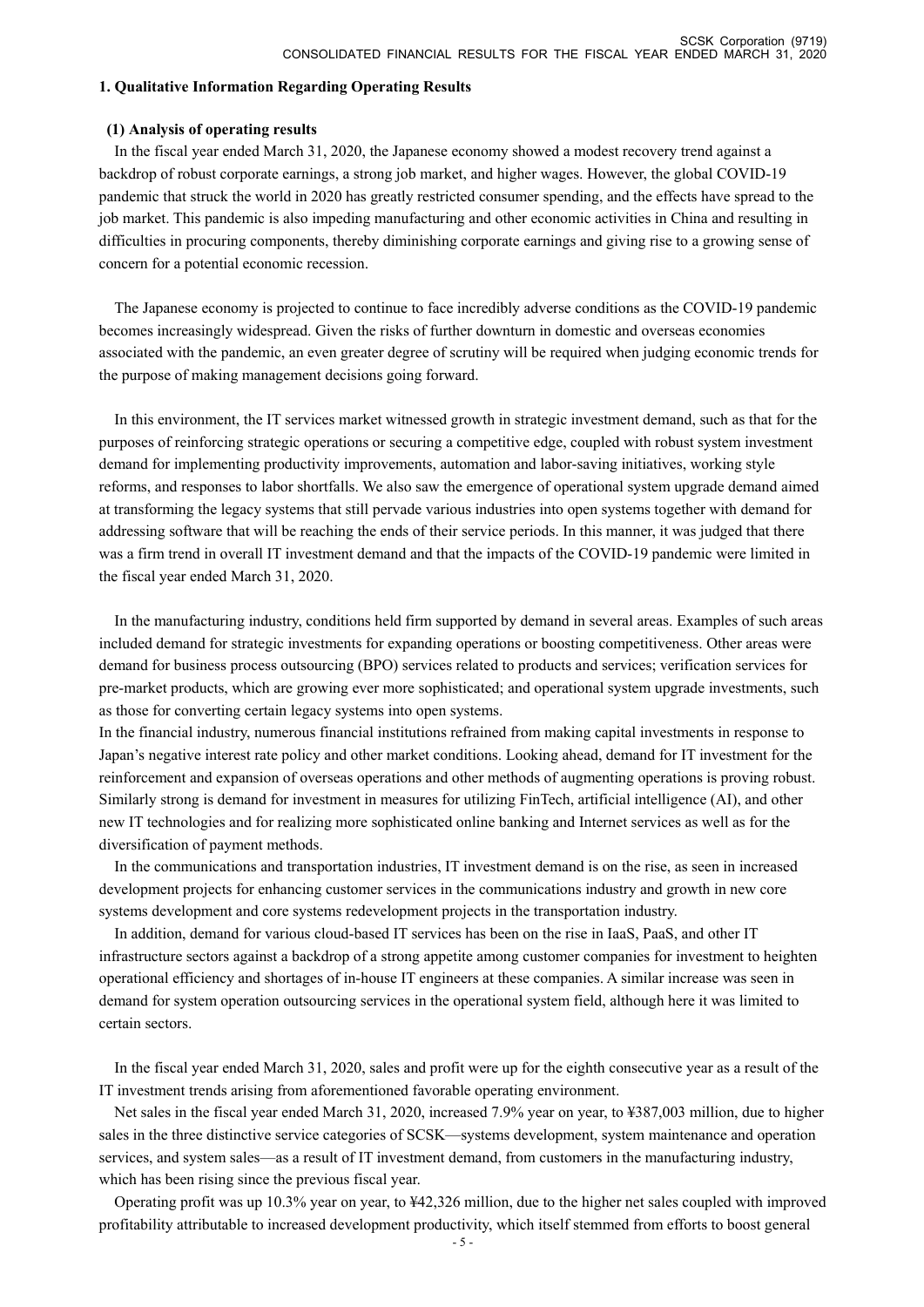(Unit: Millions of yen unless otherwise stated)

work quality and streamline operations.

Ordinary profit grew 11.3%, to ¥43,014 million, and profit attributable to owners of parent increased 11.9%, to ¥31,201 million, as a result of the increase in operating profit.

|                                                                 | Previous fiscal year              |                   | Fiscal year under review          |                   | Change from previous<br>fiscal year |                   |
|-----------------------------------------------------------------|-----------------------------------|-------------------|-----------------------------------|-------------------|-------------------------------------|-------------------|
| Net sales by segment                                            | (April 1, 2018-<br>March 31 2019) |                   | (April 1, 2019-<br>March 31 2020) |                   |                                     |                   |
|                                                                 | Amount                            | Segment<br>Profit | Amount                            | Segment<br>Profit | Amount                              | Segment<br>Profit |
| Manufacturing &<br>Telecommunication<br><b>Systems Business</b> | 43,369                            | 6,308             | 49,960                            | 6,280             | 6,591                               | $-28$             |
| Distribution & Media<br><b>Systems Business</b>                 | 63,054                            | 6,589             | 62,382                            | 7,326             | $-671$                              | 737               |
| Financial Systems<br><b>Business</b>                            | 63,932                            | 7,349             | 63,860                            | 7,223             | $-71$                               | $-125$            |
| Global System<br>Solutions & Innovation<br><b>Business</b>      | 15,553                            | 2,576             | 18,249                            | 2,592             | 2,696                               | 15                |
| <b>Business Solutions</b>                                       | 48,829                            | 5,016             | 52,578                            | 5,112             | 3,749                               | 96                |
| <b>Mobility Systems</b>                                         | 19,550                            | $-265$            | 22,279                            | 1,246             | 2,728                               | 1,512             |
| IT Platform Solutions                                           | 58,857                            | 7,163             | 63,844                            | 8,242             | 4,986                               | 1,078             |
| IT Management                                                   | 44,780                            | 5,845             | 48,457                            | 6,447             | 3,677                               | 601               |
| Other                                                           | 726                               | $-86$             | 5,389                             | 80                | 4,662                               | 166               |
| Adjusted total                                                  | $\overbrace{\phantom{123221111}}$ | $-2,120$          |                                   | $-2,226$          |                                     | $-106$            |
| Total                                                           | 358,654                           | 38,378            | 387,003                           | 42,326            | 28,348                              | 3,948             |

Performance by segment was as follows. Net sales represents the amount of sales to external customers.

(Manufacturing & Telecommunication Systems Business)

Net sales were up 15.2% year on year, to ¥49,960 million, as a result of strong trends in systems development projects for automobile, gas, and communications industry customers as well as an increase in operational system upgrade projects for construction industry customers. Segment profit, meanwhile, was down 0.4%, to ¥6,280 million, due to the impacts of unprofitable projects.

## (Distribution & Media Systems Business)

Net sales were down 1.1% year on year, to ¥62,382 million, due to a decline in earnings from certain comprehensive e-commerce outsourcing-related fulfillment services and a rebound from previously recorded large-scale orders from distribution industry customers. These factors counteracted the benefits of the strong performance of system sales orders from the communications industry seen in the first half of the fiscal year. Conversely, segment profit was up 11.2% year on year, to ¥7,326 million, as a result of the absence of R&D expenses recorded in association with business investments in the previous fiscal year.

## (Financial Systems Business)

Net sales were down 0.1% year on year, to ¥63,860 million, due to the rebound from large-scale hardware sales recorded in the previous fiscal year, a factor that offset the strong system upgrade demand from the banking, credit, and leasing industries. Segment profit similarly decreased 1.7%, to ¥7,223 million, as a result of the impacts of unprofitable projects.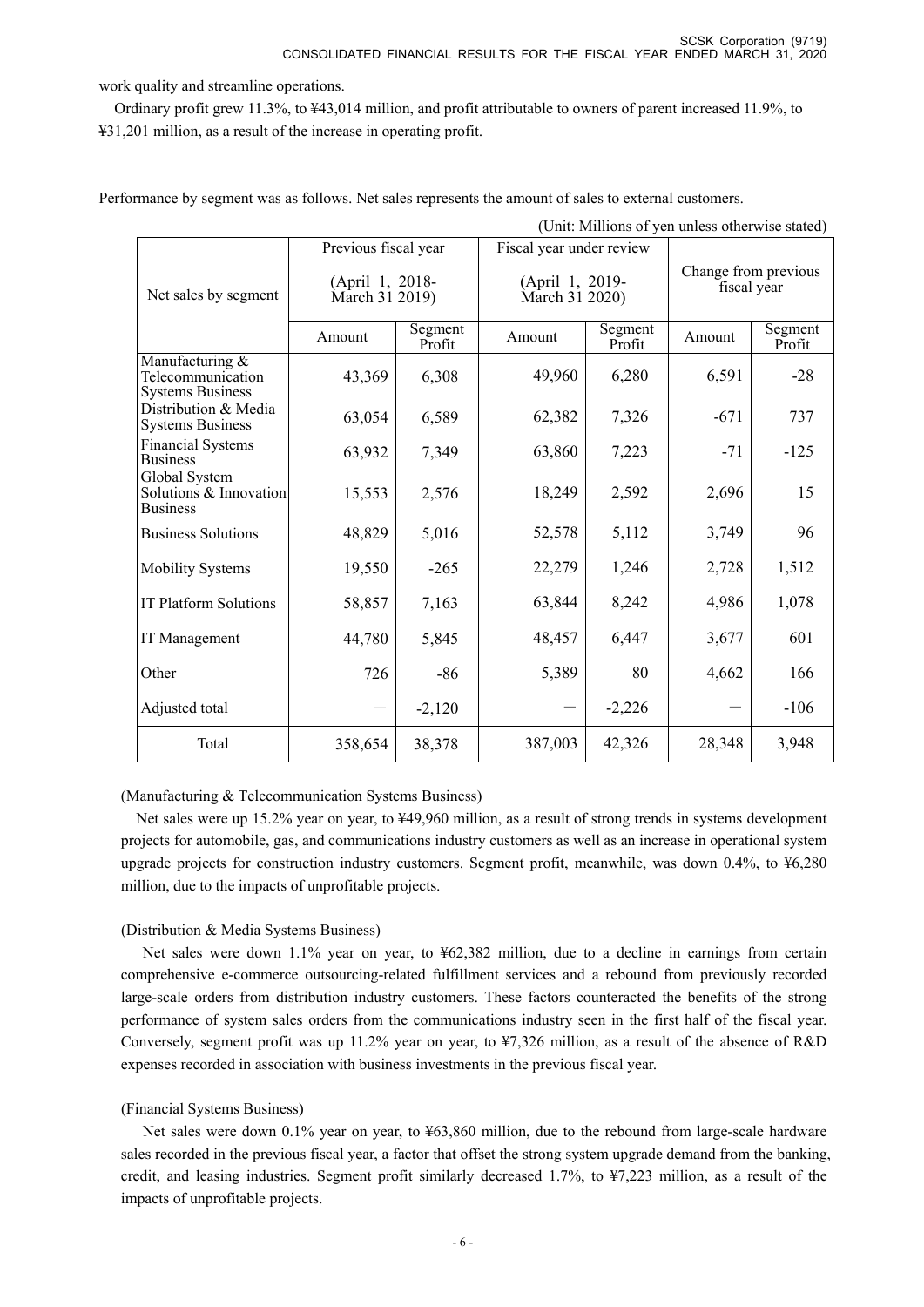#### (Global System Solutions & Innovation Business)

Net sales increased 17.3% year on year, to ¥18,249 million, following a rise in orders from trading companies. Segment profit was up 0.6%, to ¥2,592 million, due to the benefits of the aforementioned increase in net sales, which outweighed the rise in costs that accompanied the expansion of operations in Southeast Asia.

#### (Business Solutions)

Net sales rose 7.7% year on year, to ¥52,578 million, as a result of strong enterprise resource planning-related system upgrade demand and brisk performance in BPO service operations. Despite an increase in R&D activities, segment profit was up 1.9%, to ¥5,112 million, because of the aforementioned rise in net sales.

#### (Mobility Systems)

Net sales increased 14.0% year on year, to ¥22,279 million, and segment profit was ¥1,246 million, compared with segment loss of ¥265 million in the previous fiscal year. This outcome was attributable to the strong performance of verification services for the automotive industry along with robust embedded automotive software development demand.

#### (IT Platform Solutions)

Net sales rose 8.5% year on year, to ¥63,844 million, and segment profit was up 15.1%, to ¥8,242 million, as a result of higher systems sales to the manufacturing industry.

#### (IT Management)

Net sales increased 8.2% year on year, to ¥48,457, and segment profit rose 10.3%, to ¥6,447 million, following brisk demand in management service and data center businesses

#### (Other)

Due to the impact of newly consolidated subsidiaries, net sales rose 642.2% year on year, to ¥5,389 million, whereas segment profit amounted to ¥80 million, compared with segment loss of ¥86 million in the previous fiscal year.

Sales in the Company's service-based sales segments, namely Systems Development, System Maintenance and Operation / Services, and Packaged Software / Hardware Sales, were as follows.

| (Unit: Millions of yen unless otherwise stated)     |                                   |               |                                   |               |                                         |               |
|-----------------------------------------------------|-----------------------------------|---------------|-----------------------------------|---------------|-----------------------------------------|---------------|
|                                                     | Previous fiscal year              |               | Fiscal year under review          |               |                                         |               |
|                                                     | (April 1, 2018-<br>March 31 2019) |               | (April 1, 2019-<br>March 31 2020) |               | Comparison with<br>previous fiscal year |               |
|                                                     | Amount                            | Share $(\% )$ | Amount                            | Share $(\% )$ | Amount                                  | Change $(\%)$ |
| <b>Systems Development</b>                          | 140,092                           | 39.1          | 155,835                           | 40.3          | 15,742                                  | 11.2          |
| <b>System Maintenance</b><br>and Operation/Services | 134,132                           | 37.4          | 143,429                           | 37.1          | 9,297                                   | 6.9           |
| Packaged Software/<br>Hardware Sales                | 84,430                            | 23.5          | 87,738                            | 22.7          | 3,308                                   | 3.9           |
| Total                                               | 358,654                           | 100.0         | 387,003                           | 100.0         | 28,348                                  | 7.9           |

In Systems Development, net sales increased 11.2% year on year, to ¥155,835 million. Factors behind this increase included demand for IT investment aimed at reinforcing strategic businesses or securing a competitive edge, redevelopment of enterprise resource planning systems, improvement of productivity, and implementation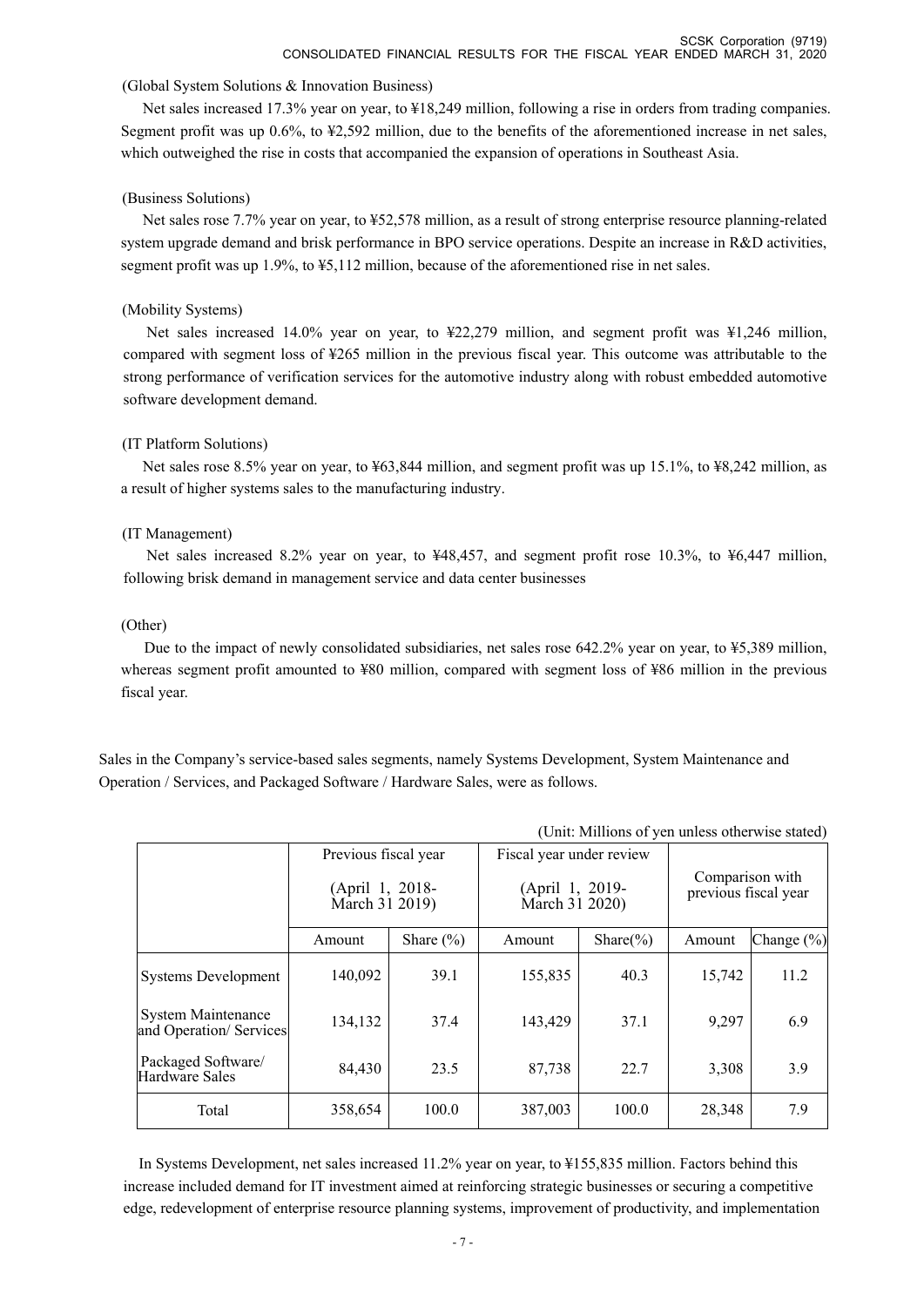of labor-saving measures. This demand was seen amid continuously brisk IT investment demand from the manufacturing, distribution, finance, communications, and transportation industries.

In System Maintenance and Operation / Services, net sales rose 6.9% year on year, to ¥143,429 million. This increase can be attributed to the expansion of systems maintenance and pre-market verification service operations, which was a reflection of favorable systems development trends, as well as the firm performance of BPO service businesses related to products and services. These favorable developments outweighed the impacts of a decline in earnings from certain comprehensive e-commerce outsourcing-related fulfillment services for the distribution industry.

In Packaged Software / Hardware Sales, net sales were up 3.9% year on year, to ¥87,738 million, because of an increase in hardware sales to manufacturers as well as a first-half rise in sales of network equipment to communications industry customers.

#### **(2) Summary of financial position**

#### **i). Assets, liabilities and net assets**

#### (Assets)

Assets as of March 31, 2020 were ¥342,485million, an increase of 8.8% or ¥27,640 million compared to March 31, 2019.

#### (Liabilities)

Liabilities as of March 31, 2020 were ¥134,413 million, an increase of 11.7% or ¥14,037 million compared to March 31, 2019.

#### (Net assets)

Net assets as of March 31, 2020 were ¥208,072 million, an increase of 7.0% or ¥13,603 million compared to March 31, 2019.

#### **(3) Overview of cash flows**

Cash and cash equivalents ("cash") as of March 31, 2020, increased ¥5,496 million compared to March 31, 2019, to ¥111,695 million. The changes in each type of cash flow and the main factors for such changes are as follows.

#### (Cash flow from operating activities)

Net cash provided by operating activities was ¥48,950 million (increased ¥15,438 million in comparison to the previous fiscal year).

The main cash inflow factors were profit before income taxes of ¥43,961 million, depreciation of ¥10,358 million, and an increase in notes and accounts payable-trade of ¥2,231 million. The main cash outflow factors were an increase in notes and accounts receivable-trade of ¥1,584 million, an increase in inventories of ¥1,409 million, and income taxes paid of ¥7,660 million.

#### (Cash flow from investing activities)

Net cash used in investing activities was ¥27,338 million (up ¥20,175 million in comparison to the previous fiscal year).

The main cash outflow factors were payment for the acquisition of property, plant and equipment of ¥9,721 million, acquisition of intangible assets of ¥3,183 million, and payments for sales of shares of subsidiaries resulting in change in scope of consolidation (Minori Solutions Co., Ltd.) of ¥12,590 million.

#### (Cash flow from financing activities)

Net cash used in financing activities was ¥16,309 million (down ¥3,686 million in comparison to the previous fiscal year).

The main cash outflow factors were payments from changes in ownership interests in subsidiaries that do not result in change in scope of consolidation of ¥3,569 million and dividend payments of ¥5,202 million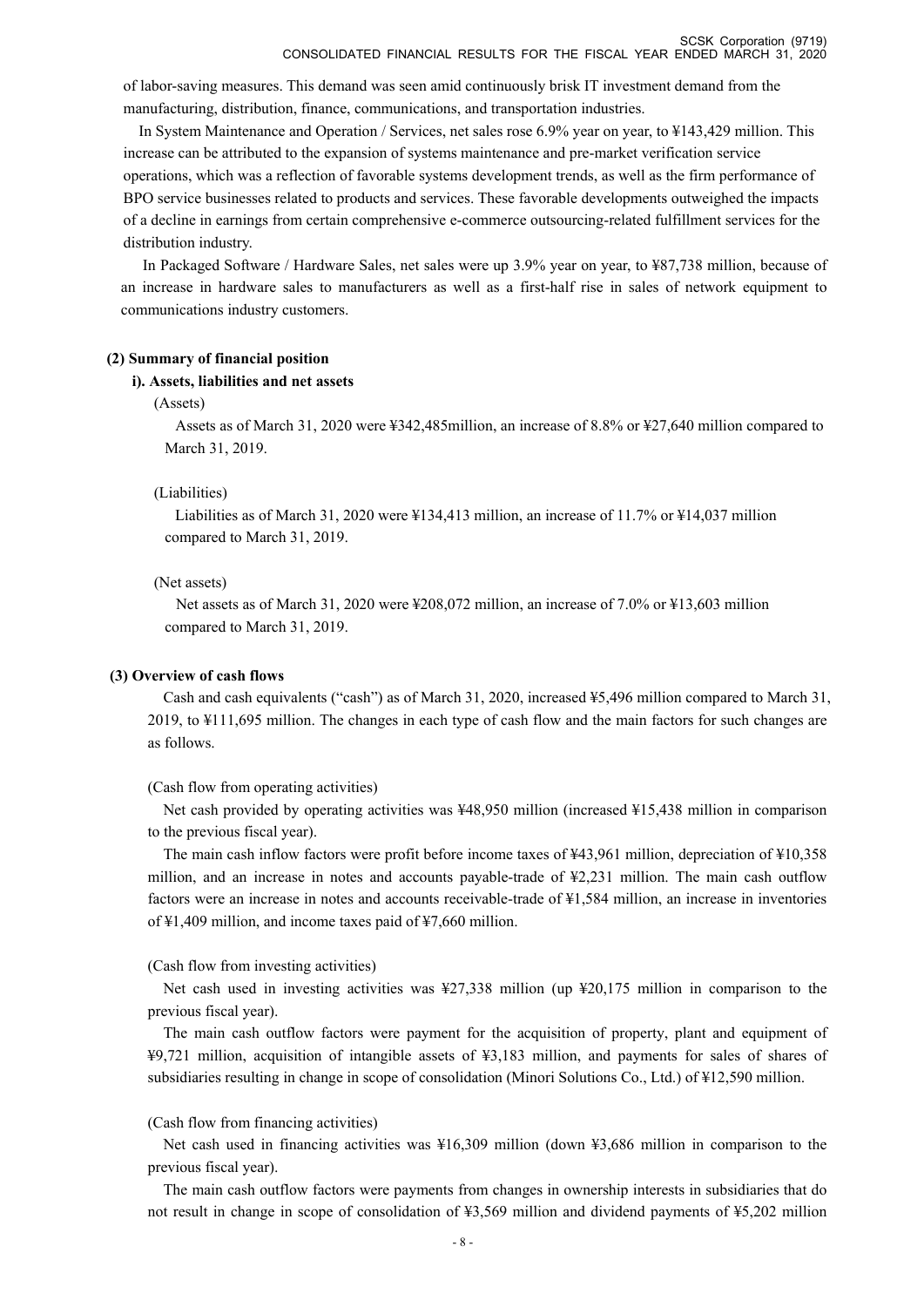(¥50.0 per share) for the year-end dividend of the fiscal year ended March 31, 2019, and ¥6,763 million (¥65.0 per share, including the 50th anniversary commemorative dividend of ¥10.0) for the interim dividend of the fiscal year ended March 31, 2020.

With respect to cash flows in the fiscal year ending March 31, 2021, the Company forecasts to secure stable operating cash flow through the advancement of the strategies delineated in the Company's mediumterm management plan, despite the impact of COVID-19 pandemic. As for cash outflows, the Company plans to conduct ongoing investments for the expansion of strategic businesses and capital investment for the enhancement of the Company's earnings base while also directing funds to debt repayment, bond redemption, and dividend payments.

#### **(4) Forecasts for the fiscal year ending March 31, 2021**

In the fiscal year ending March 31, 2021, the Company expects to continue to face a challenging operating environment as a result of the impacts of the worldwide COVID-19 pandemic, and it is therefore difficult to accurately project future IT investment trends among customers. It will be crucial to carefully monitor business trends in the fiscal year ending March 31, 2021, as it is possible that customers' IT investment plans may be delayed if the COVID-19 pandemic is prolonged.

In the pursuit of further growth, the SCSK Group will be promoting sustainability management as a growth strategy. Positioning its corporate philosophy and material issues as the Group's purpose, we will pursue our vision of becoming a co-creative IT company in 2030 with the goal of achieving sustainable development together with society. In its new medium-term management plan, the Group has defined three core strategies core business innovation, commercialization of digital transformations, and investment in people—and three managerial foundation reinforcement measures—augmentation of comprehensive Group capabilities, promotion of management that fully exercises our employees' potential, and fostering of co-creation-oriented corporate culture. These core strategies and managerial foundation reinforcement measures will be advanced to grow the Group's business on a global scale and move it toward the realization of its vision.

Reflecting the above outlook and based on the Company's policies, consolidated forecasts for the fiscal year ending March 31, 2021, are as follows.

|                                     | Forecasts                 |
|-------------------------------------|---------------------------|
| Consolidated sales                  | $4380,000$ million        |
| Consolidated operating profit       | ¥41,000 million           |
| Profit Before tax                   | $441,700$ million         |
| Consolidated profit attributable to |                           |
| owners of parent                    | $\text{\#29,000}$ million |

The above forecasts are based on International Financial Reporting Standards (IFRS) as opposed to the previously employed Japanese generally accepted accounting principles (J-GAAP).

In addition, these forecasts were created based on economic trends and the market environment as of the day these statements were issued. For various reasons, actual results may differ from the forecasts, and the forecasts may be subject to revision.

## **(5) Basic policy for distribution of earnings and dividends for the fiscal year ended March 31, 2020, and the fiscal year ending March 31, 2021**

In determining dividends, the Company aims to increase returns to shareholders in conjunction with improved consolidated financial results. As part of this process, the Company gives comprehensive consideration to its financial position, earnings trends, dividend payout ratio, and reserves for future business investment.

The Company pays dividends twice a year from its surplus: an interim dividend and a year-end dividend. Decisions regarding interim and year-end dividends are made by the Board of Directors.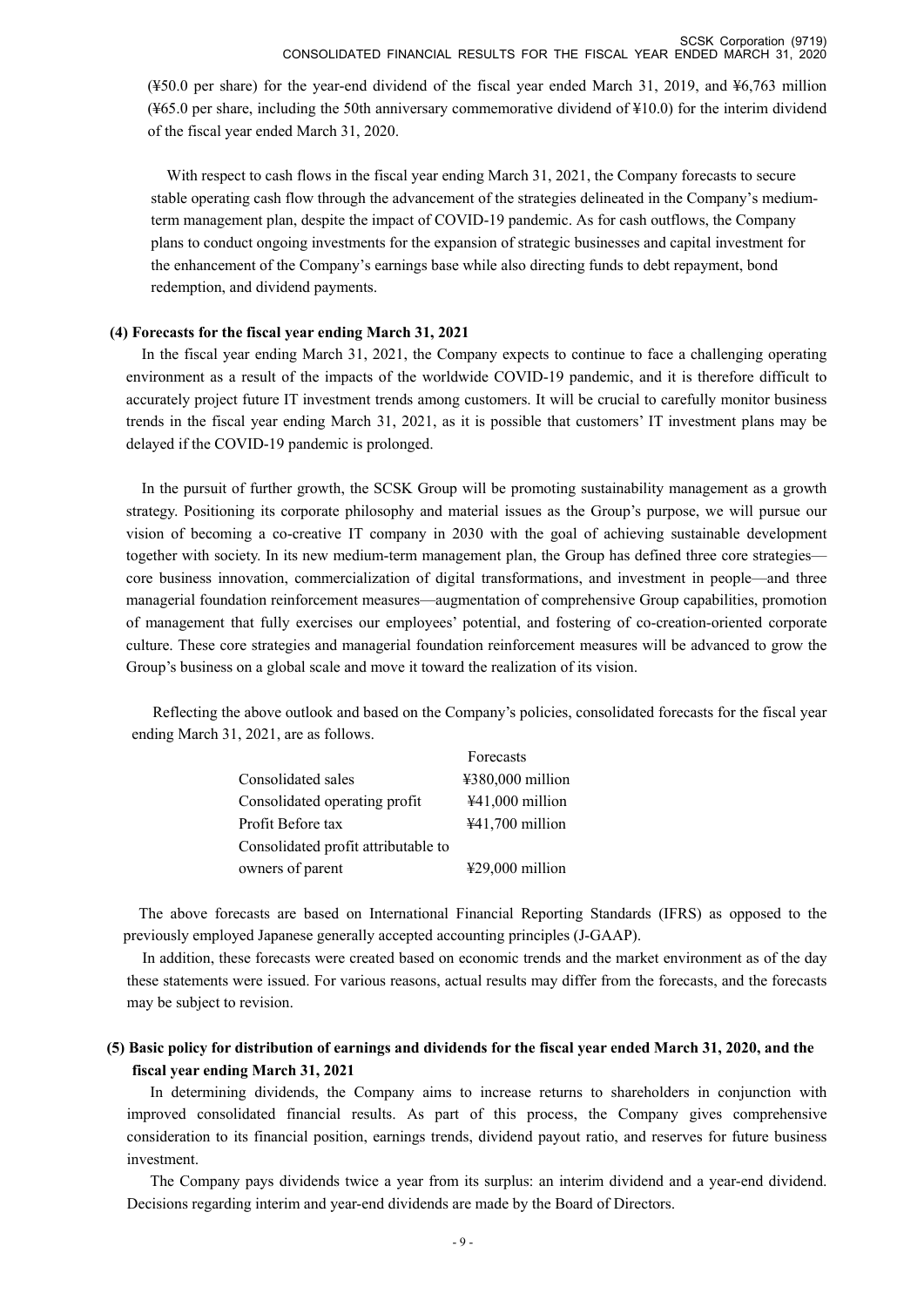The Company regards the acquisition of treasury shares as one means of returning profits to shareholders, and it will consider any such acquisitions while taking into account share price trends, the aforementioned matters considered when determining dividends, and the shareholder returns to be made via dividend payments.

For the fiscal year ended March 31, 2020, the Company will issue a commemorative dividend of ¥20 per share to commemorate the 50th anniversary of SCSK's founding. Accordingly, the year-end dividend will amount to ¥65.00 per share (ordinary dividend of ¥55.00 and commemorative dividend of ¥10.00) as initially planned. Combined with the interim dividend of ¥65.00 per share (ordinary dividend of ¥55.00 and commemorative dividend of ¥10.00) issued in December 2019, this will make for an annual dividend of ¥130.00 per share (ordinary dividend of ¥110.00 and commemorative dividend of ¥20.00), which is in line with initial plans and ¥30.00 higher than the annual dividend of ¥100.00 issued for the fiscal year ended March 31, 2019.

For the fiscal year ending March 31, 2021, we intend to issue an annual dividend of ¥130.00 per share (interim dividend of ¥65.00 and year-end dividend of ¥65.00) based on the Company's financial base and anticipated increases in earnings capacity. This amount will represent an increase of ¥20.00 per share, making for an ordinary annual dividend of ¥130.00 per share and effectively for the ninth consecutive year of higher dividends.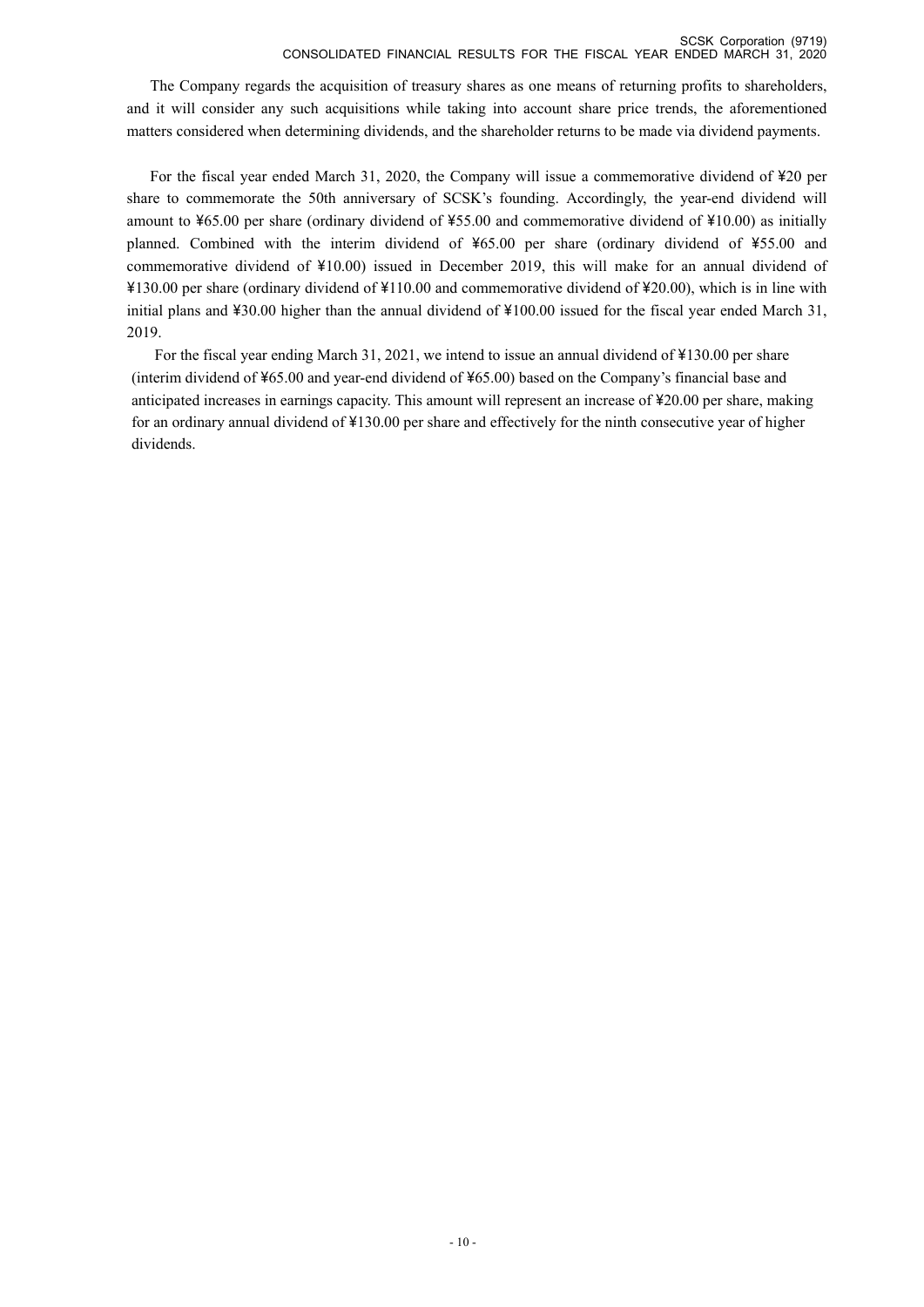## **2. Overview of the Group**

 The SCSK Group consists of SCSK, 25 consolidated subsidiaries, and 2 equity-method affiliates, and offers business service in IT consulting, Systems development, verification service, IT infrastructure construction, IT management, IT hardware/software sales and BPO through collaboration among business segments in Manufacturing & Telecommunication Systems, Distribution & Media Systems, Financial Systems, Global System Solutions & Innovation, Business Solutions, Mobility Systems, IT Platform Solutions , IT Management , and Other. SCSK's parent company, Sumitomo Corporation, is a major customer.

SCSK Group's business segments and major subsidiaries and affiliates are as in the chart below.

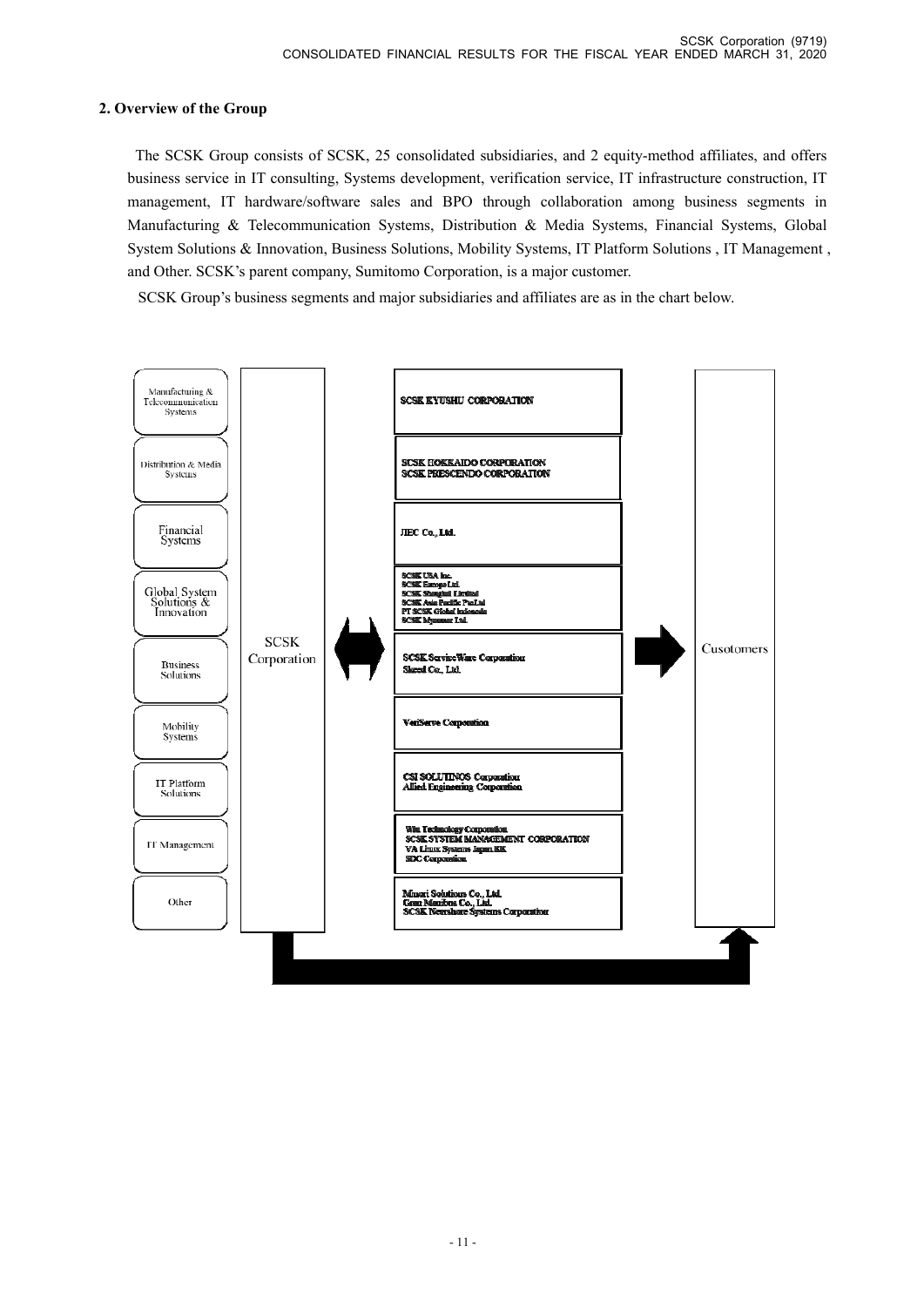## **3. Management Polices**

#### **(1) Operating Environment and Tasks to Be Addressed**

The advent of a digital society is transforming the Japanese IT market and resulting in drastic changes in trends pertaining to customers, technologies, and other matters, presenting a need for widespread structural changes across the IT services industry.

| . Accelerating fandamental changes in IT investment<br>· Transition toward in-house IT development as businesses become<br><b>Domestic IT Market</b><br>more intimately linked to IT |  |                                                                      |
|--------------------------------------------------------------------------------------------------------------------------------------------------------------------------------------|--|----------------------------------------------------------------------|
|                                                                                                                                                                                      |  |                                                                      |
|                                                                                                                                                                                      |  |                                                                      |
|                                                                                                                                                                                      |  |                                                                      |
|                                                                                                                                                                                      |  | Intensification of competition to secure IT personnel with customers |
| and other companies, etc.                                                                                                                                                            |  |                                                                      |
| . Expanding orders for business model transformation utilizing IT                                                                                                                    |  |                                                                      |
| <b>Customer Trend</b><br>· Expanded provision of integrated, cross-industry services, etc.                                                                                           |  |                                                                      |
| · Emergence of solutions combining AI, IoT, 5G, sharing, API, etc.                                                                                                                   |  |                                                                      |
| <b>Technologies and Trends</b><br>as de facto standard                                                                                                                               |  |                                                                      |

The five-year medium-term management plan that covered the period from April 1, 2015, to March 31, 2020, guided the SCSK Group in a concerted effort that enabled it to transform its business structure and realize profitable growth. A certain degree of success was achieved in relation to all three core strategies of the plan, namely shift to service-oriented businesses, promote strategic businesses that capture the changing times, and enter into the second stage of global business expansion. With regard to the shift to service-oriented businesses, specifically, serviceoriented businesses have grown to represent approximately 20% of total net sales. In addition, steady progress is being made in the strategic automotive software systems business. An example of this progress would be the adoption of SCSK products in next-generation automobile models.

Given the current operating environment, however, the SCSK Group must recognize the fact that it will hit the limit to the growth of its business if it simply continues to follow the course it has been on thus far. Conversely, the Group acknowledges that the changes arising from the digitization trend present significant potential for the creation of new value for society and customers. The Group therefore realizes that future growth will require medium- to long-term strategies that drastically transform the Group.

## **(2) Medium- to Long-Term Management Strategy**

The SCSK Group views sustainability management as a growth strategy.

Looking ahead, achieving ongoing growth for the SCSK Group will require a long-term perspective accounting for the values of various stakeholders and the social impacts of companies as well as management that contributes to the resolution of social issues.

Moreover, we have defined material issues for the SCSK Group for the purpose of encouraging reflection on and exercise of our corporate philosophy of "Create Our Future of Dreams" by illustrating a long-term growth vision. Based on the direction put forth by these material issues, the SCSK Group established Grand Design 2030, a vision for the Group in 2030, and the new mediumterm management plan, a roadmap for the accomplishment of this vision.



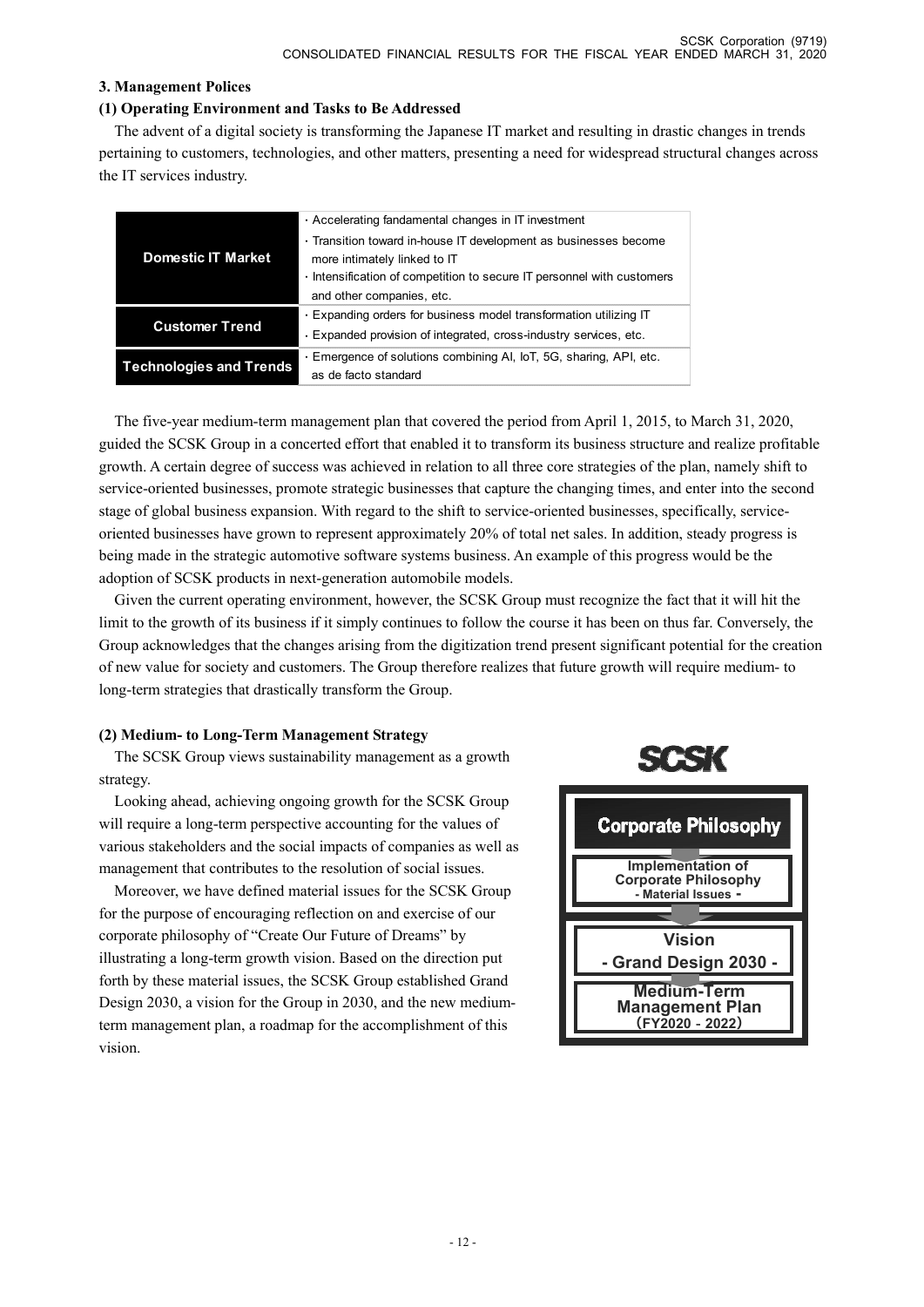<Material Issues>

Based on the SCSK Group's business and strengths and its role in society, the following seven material issues have been defined.

# **Achieving Sustainable Business Growth with Society**

・Innovating for a Brighter Society ・Building Trust for a Safe and Sec Society

・Creating an Inclusive Society

# **Foundation Supporting Sustain Growth**

- ・Global Environmental Contribu
- ・Diverse Team of Professionals
- ・Sustainable Value Chain
- ・Transparent Governance

<Grand Design 2030>

Positioning the corporate philosophy and material issues as the SCSK Group's purpose, the Group will pursue its vision of becoming a co-creative IT company in 2030 with the goal of achieving sustainable development together with society.

This undertaking will see the Group expanding the creation of value for customers and society through its core IT services businesses and advancing self-driven social value creation initiatives as it seeks to grow together with customers and society. Through these efforts, we aim to achieve net sales of ¥1 trillion in the fiscal year ending March 31, 2031.

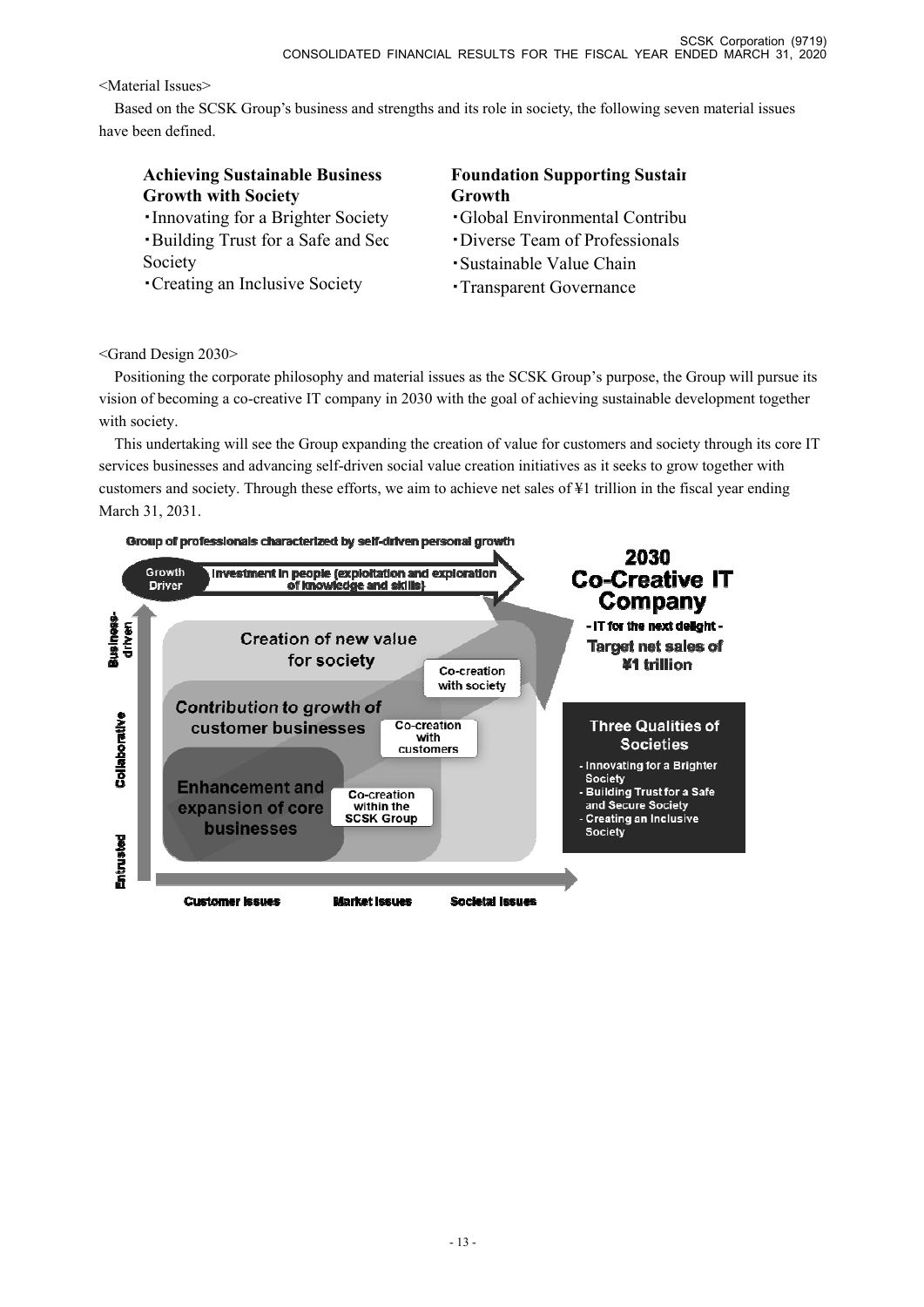<Medium-Term Management Plan (FY2020–FY2022)>

As the first step toward accomplishing its vision of becoming a co-creative IT company in 2030, the SCSK Group will advance the following three core strategies and managerial foundation reinforcement measures over the threeyear period beginning with the fiscal year ending March 31, 2021, and thereby expand its business on a global scale.



Core Strategies

1. Core business innovation—Secure competitive edge by innovating business processes and customer contact points in core businesses

2. Commercialization of digital transformations—Create new businesses through co-creation with customers, across industry lines, and on a global basis

3. Investment in people—Accelerate business growth through enhancement, diversification, and expansion of human resources

## Managerial Foundation Reinforcement Measures

- 1. Augmentation of comprehensive Group capabilities
- 2. Promotion of management that fully exercises our employees' potential
- 3. Fostering of co-creation-oriented corporate culture

## Investment

Continue proactive investment to fuel future growth (three-year total investments of approx. ¥100.0 billion)

## Management Targets

The SCSK Group will pursue the following management targets with the goal of improving corporate value through ongoing business growth and the ambitious pursuit of new pinnacles of growth.

Net sales: ¥500.0 billion or more

Operating profit margin: 10.0%–12.0%

Return on equity: 15.0% or more

Note: Return on invested capital is to be maintained at the level of 10.0%–12.0% over the period of the mediumterm management plan.

## **(3) Initiatives Under the Medium-Term Management Plan (FY2020–2022)**

<Core Strategies>

(i) Core Business Innovation

In addition to continuing to enhance and expand its core businesses, the SCSK Group will need to offer strong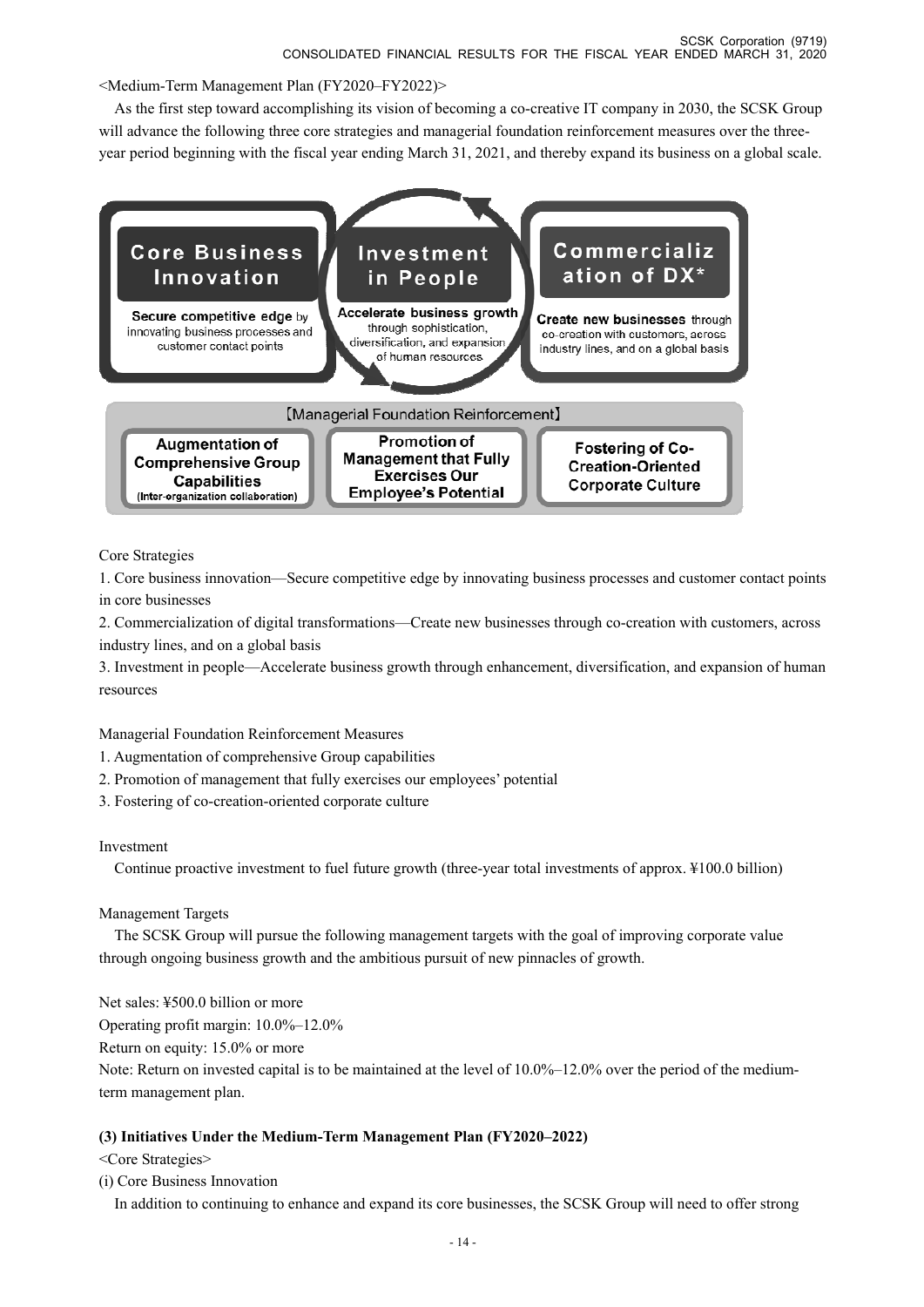#### SCSK Corporation (9719) CONSOLIDATED FINANCIAL RESULTS FOR THE FISCAL YEAR ENDED MARCH 31, 2020

support to customers in resolving various issues as an IT service provider if it is to achieve ongoing growth moving forward. These issues include legacy system issues, such as the so-called "2025 Digital Cliff," which refers to the issues that will occur when many of the engineers that developed companies' current legacy systems retire. Other issues include the inability to coordinate and utilize data through individual system optimization as well as engineer shortages. To this end, the SCSK Group will pursue innovation in its core businesses from the following two perspectives in order to enhance business processes and customer contact points and thereby secure a competitive edge that allows the Group to address customer needs.

#### 1. *Monozukuri* Innovations

The SCSK Group will advance initiatives to achieve massive increases in service productivity, quality, and flexibility and thereby heighten responsiveness to business changes, diversify services models, and optimize systems of engagement and systems of record. SCSK's newly developed S-Cred+ (Smart Co-work on Relationship, Engineering and Design Plus) *Monozukuri* innovation platform, which was released in April 2020, will be central to these initiatives.

#### 2. Subdivision Innovations\*

Subdivisions are a major characteristic and strength of the SCSK Group with its focus on frontline operations. The Group aims to transform subdivisions from full-time support organizations to value-co-creating organizations that support customer business and IT strategies.

To this end, the Group will enhance customer contact points by positioning service managers, who will be responsible for gaining a deeper understanding of customer strategies and needs, and highly skilled engineers, who will swiftly deliver the ideal services needed to respond to business changes, on customer premises on a full-time basis.

Subdivisions will coordinate with SCSK bases to further the Group's evolution toward the next stage of cocreation with customers.

\* Subdivisions are bases positioned on customer premises on a full-time basis.

#### (ii) Commercialization of Digital Transformations

Recent progress in digital technologies has stimulated a rise in demand for IT investment aimed at improving the efficiency of conventional operations as well as in aggressive IT investment for capitalizing on the progress in digital technologies to boost competitiveness or to undertake business model transformations. Furthermore, digital technologies have triggered a rise in cross-industry, inter-company co-creation that goes beyond conventional frameworks to create new businesses and services. Viewing these market changes as opportunities for further growth, the SCSK Group will act as the driver behind its business as it seeks to develop operations that co-create new value for society while leveraging the strengths of its core business.

The Group's approach toward the commercialization of digital transformations will be focused on co-creation with customers, cross industry co-creation targeting specific industries, and global co-creation with Sumitomo Corporation.

The Group is currently examining the possibility of creating new businesses in the four priority fields of mobility, financial service platforms, healthcare, and customer experiences. The Group is engaged in a cross-divisional examination of what strengths it can utilize and with what partners we can engage in co-creation in order to generate new value in response to the social issues seen in each field with the aim of increasing its ability to create new businesses.

#### (iii) Investment in People

The SCSK Group's greatest asset and the driver behind its growth is its people. The Group will therefore be proactively investing in people, with a particular focus on enhancing, diversifying, and expanding human resources, in order to accelerate business growth.

Investments will be primarily directed toward the establishment of human resource systems that will allow all employees to exercise their skills and individuality, the promotion of diversity and inclusion for the purpose of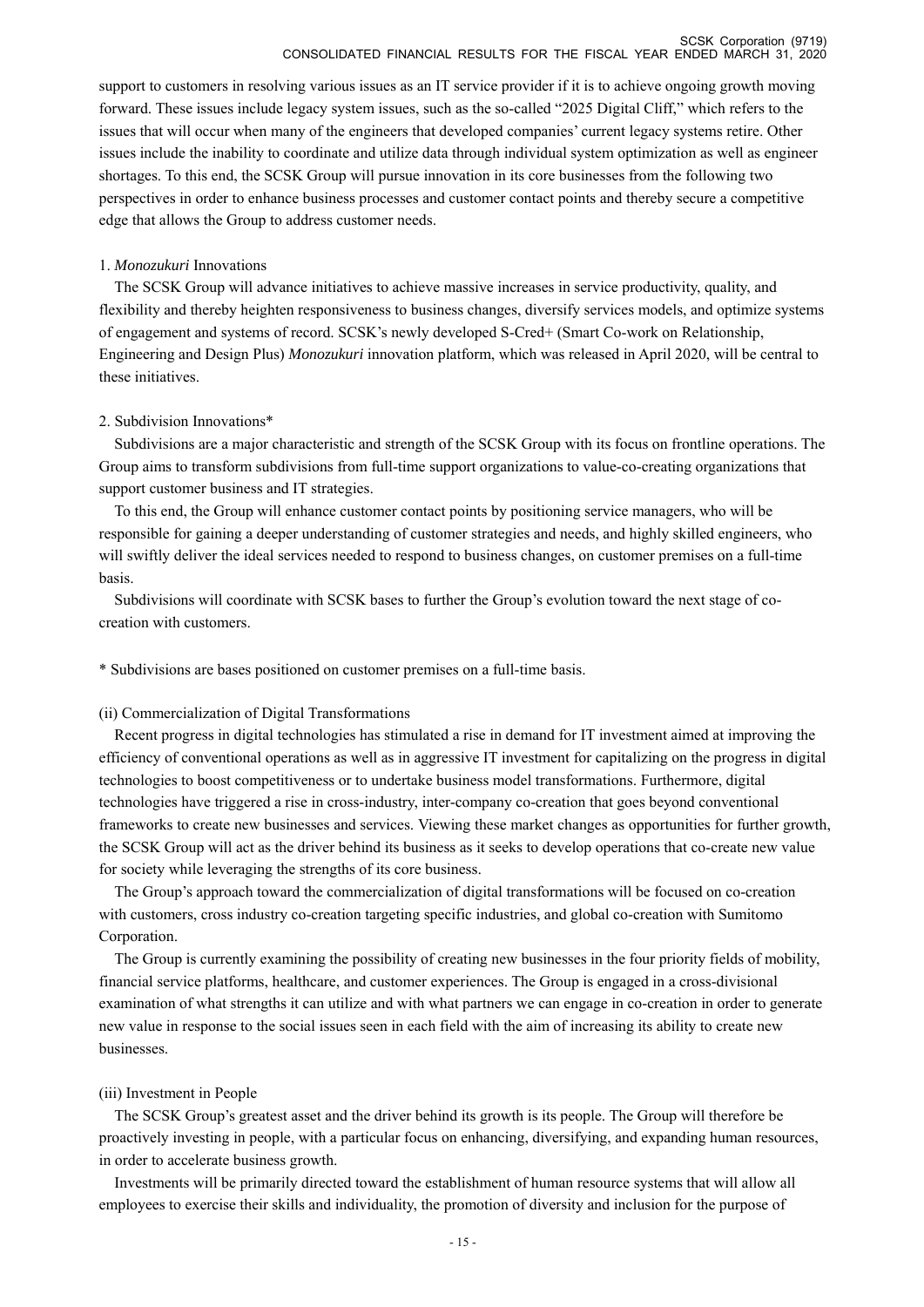facilitating co-creation with diverse human resources, and the expansion of worldwide human resources.

Furthermore, SCSK's human resource systems will be revised effective July 1, 2020. This change will be aimed at transitioning to skill- and role-based compensation levels and at acquiring highly talented individuals with specialized skills and will entail the establishment of advanced positions (offering salaries of ¥30 million a year).

As part of its efforts to bolster its domestic staff, the SCSK Group is actively expanding recruitment outside of major urban centers with a particular focus on increasing its nearshore development staff to 1,000 people. A major aim of these efforts will be to invigorate rural economies by creating employment opportunities, encouraging employees to relocate to rural regions, and fostering IT staff.

#### <Managerial Foundation Reinforcement Measures>

The SCSK Group will advance the following three managerial foundation reinforcement measures to facilitate the advancement of the aforementioned three core strategies.

#### 1. Augmentation of Comprehensive Group Capabilities

The SCSK Group will combine its diverse resources and insight in order to create substantial value and thereby exercise its comprehensive Group capabilities, which other companies cannot mimic.

#### 2. Promotion of Management that Fully Exercises Our Employees' Potential

Through this measure, the SCSK Group aims to create an inclusive society as described in its material issues. At the same time, we will work to increase work motivation and engagement alongside the health and productivity management and workplace comfort improvement initiatives we have been implementing thus far.

#### 3. Fostering of Co-Creation-Oriented Corporate Culture

The SCSK Group aspires to foster a culture of autonomously linking and merging individual strengths in order to evolve into a conglomerate that can co-create value.

## **4. Basic Policy on the Selection of Accounting Standards**

Effective April 1, 2020, the Company adopted IFRS in place of the previously employed J-GAAP standards. This decision was made for the purpose of improving the international comparability of the Company's financial information in capital markets and enhancing administrative management and governance.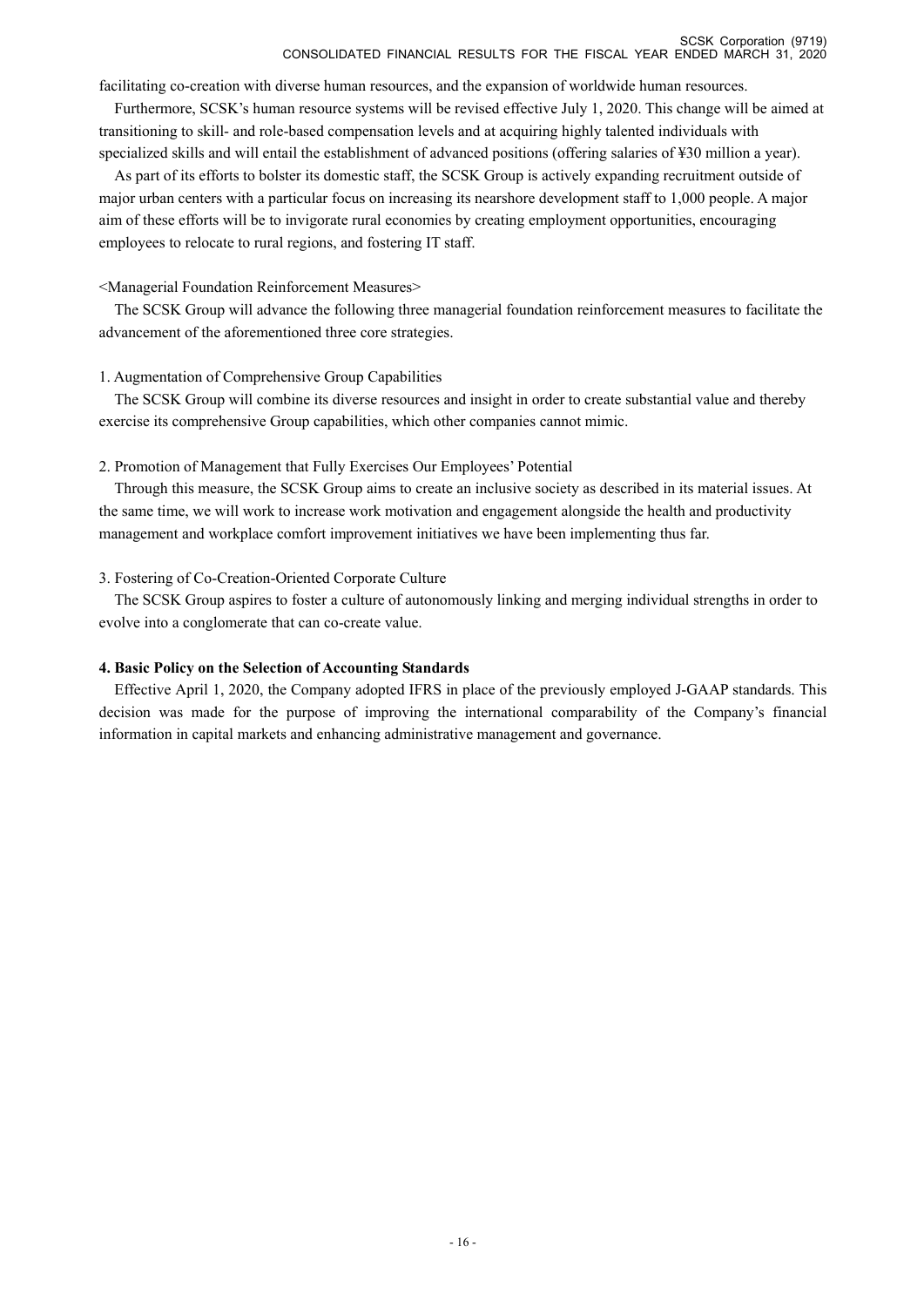## **5. Consolidated Financial Statements**

 **(1) Consolidated Balance Sheets** 

|                                             |                     | (Millions of yen)   |
|---------------------------------------------|---------------------|---------------------|
|                                             | As of Mar. 31, 2019 | As of Mar. 31, 2020 |
| Assets                                      |                     |                     |
| Current assets                              |                     |                     |
| Cash and deposits                           | 21,170              | 32,072              |
| Notes and accounts receivable - trade       | 74,698              | 78,828              |
| Lease receivables and investments in leases | 334                 | 340                 |
| Securities                                  |                     | 299                 |
| Merchandise and finished goods              | 7,831               | 9,150               |
| Work in process                             | 360                 | 671                 |
| Raw materials and supplies                  | 117                 | 133                 |
| Deposits paid                               | 85,028              | 79,703              |
| Other                                       | 11,496              | 13,600              |
| Allowance for doubtful accounts             | $-31$               | $-48$               |
| Total current assets                        | 201,007             | 214,752             |
| Non-current assets                          |                     |                     |
| Property, plant and equipment               |                     |                     |
| Buildings and structures, net               | 43,566              | 44,587              |
| Tools, furniture and fixtures, net          | 9,233               | 9,878               |
| Land                                        | 14,169              | 14,204              |
| Leased assets, net                          | 1,552               | 1,384               |
| Construction in progress                    | 2,310               | 4,745               |
| Other, net                                  | $\theta$            | $\mathbf{1}$        |
| Total property, plant and equipment         | 70,833              | 74,801              |
| Intangible assets                           |                     |                     |
| Goodwill                                    | 53                  | 13,889              |
| Other                                       | 8,155               | 7,494               |
| Total intangible assets                     | 8,208               | 21,384              |
| Investments and other assets                |                     |                     |
| Investment securities                       | 11,773              | 11,854              |
| Long-term prepaid expenses                  | 1,563               | 1,599               |
| Leasehold and guarantee deposits            | 6,759               | 7,178               |
| Deferred tax assets                         | 13,709              | 10,044              |
| Other                                       | 1,042               | 918                 |
| Allowance for doubtful accounts             | $-53$               | $-50$               |
| Total investments and other assets          | 34,794              | 31,546              |
| Total non-current assets                    | 113,837             | 127,732             |
| Total assets                                | 314,844             | 342,485             |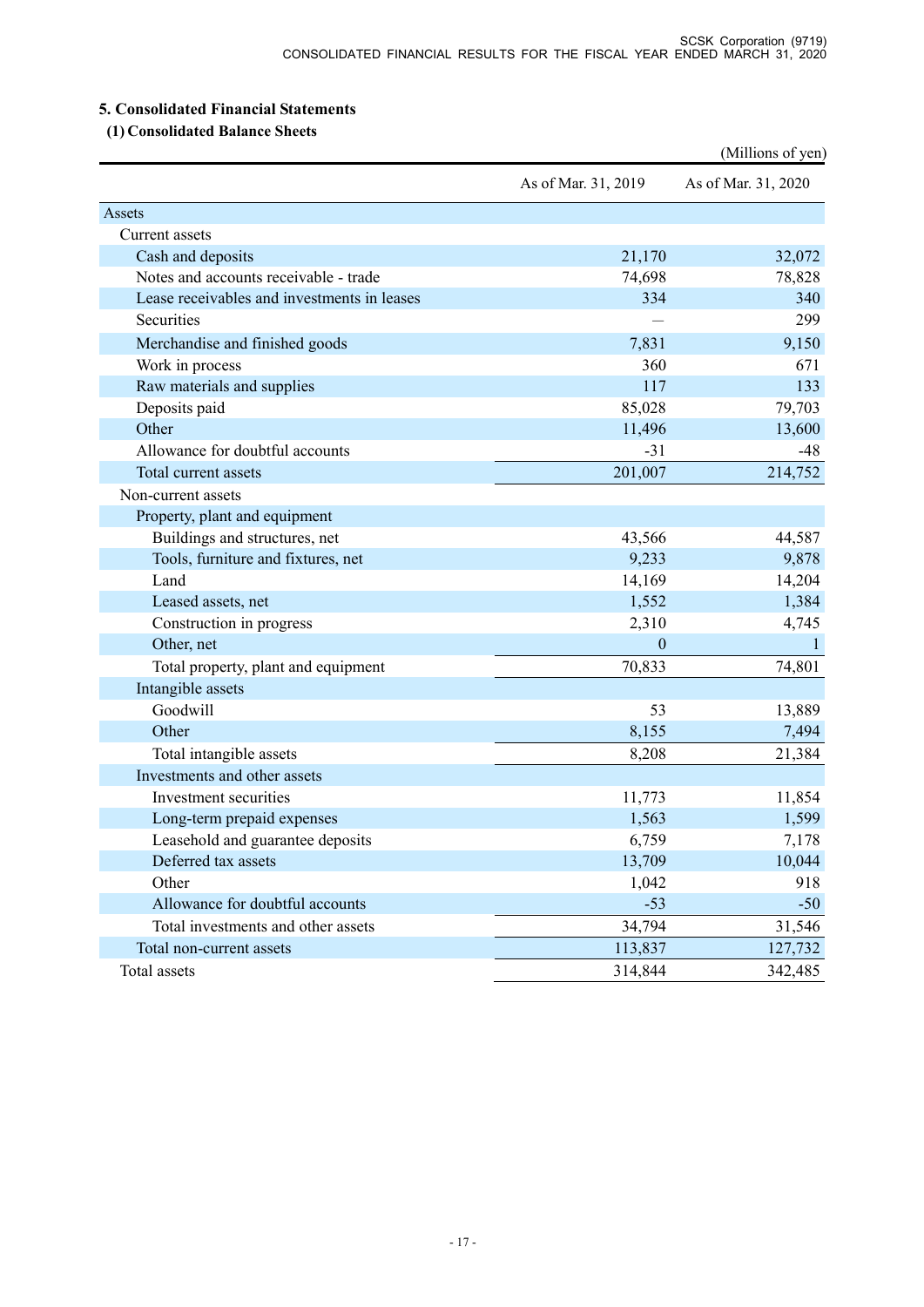SCSK Corporation (9719) CONSOLIDATED FINANCIAL RESULTS FOR THE FISCAL YEAR ENDED MARCH 31, 2020

(Millions of yen)

|                                                                         | As of Mar. 31, 2019 | As of Mar. 31, 2020 |
|-------------------------------------------------------------------------|---------------------|---------------------|
| Liabilities                                                             |                     |                     |
| <b>Current liabilities</b>                                              |                     |                     |
| Notes and accounts payable - trade                                      | 22,087              | 25,054              |
| Short-term borrowings                                                   | 15,000              | 15,400              |
| Current portion of bonds payable                                        |                     | 10,000              |
| Lease obligations                                                       | 843                 | 836                 |
| Income taxes payable                                                    | 4,898               | 5,091               |
| Provision for bonuses                                                   | 5,910               | 6,972               |
| Provision for bonuses for directors (and other<br>officers)             | 57                  | 65                  |
| Provision for loss on construction contracts                            | 228                 | 507                 |
| Other                                                                   | 23,499              | 29,960              |
| Total current liabilities                                               | 72,525              | 93,889              |
| Non-current liabilities                                                 |                     |                     |
| Bonds payable                                                           | 40,000              | 30,000              |
| Lease obligations                                                       | 1,909               | 1,581               |
| Provision for retirement benefits for directors (and<br>other officers) | 20                  | 11                  |
| Retirement benefit liability                                            | 2,902               | 5,532               |
| Asset retirement obligations                                            | 2,779               | 3,115               |
| Long-term leasehold and guarantee deposits received                     | 154                 | 156                 |
| Other                                                                   | 83                  | 127                 |
| Total non-current liabilities                                           | 47,850              | 40,523              |
| <b>Total liabilities</b>                                                | 120,375             | 134,413             |
| Net assets                                                              |                     |                     |
| Shareholders' equity                                                    |                     |                     |
| Share capital                                                           | 21,152              | 21,152              |
| Retained earnings                                                       | 175,223             | 191,881             |
| Treasury shares                                                         | $-694$              | $-698$              |
| Total shareholders' equity                                              | 195,681             | 212,335             |
| Accumulated other comprehensive income                                  |                     |                     |
| Valuation difference on available-for-sale securities                   | 2,076               | 1,066               |
| Deferred gains or losses on hedges                                      | $-21$               | 23                  |
| Foreign currency translation adjustment                                 | $-182$              | $-197$              |
| Remeasurements of defined benefit plans                                 | $-4,141$            | $-5,547$            |
| Total accumulated other comprehensive income                            | $-2,269$            | $-4,655$            |
| Share acquisition rights                                                | 40                  | 30                  |
| Non-controlling interests                                               | 1,015               | 361                 |
| Total net assets                                                        | 194,468             | 208,072             |
| Total liabilities and net assets                                        | 314,844             | 342,485             |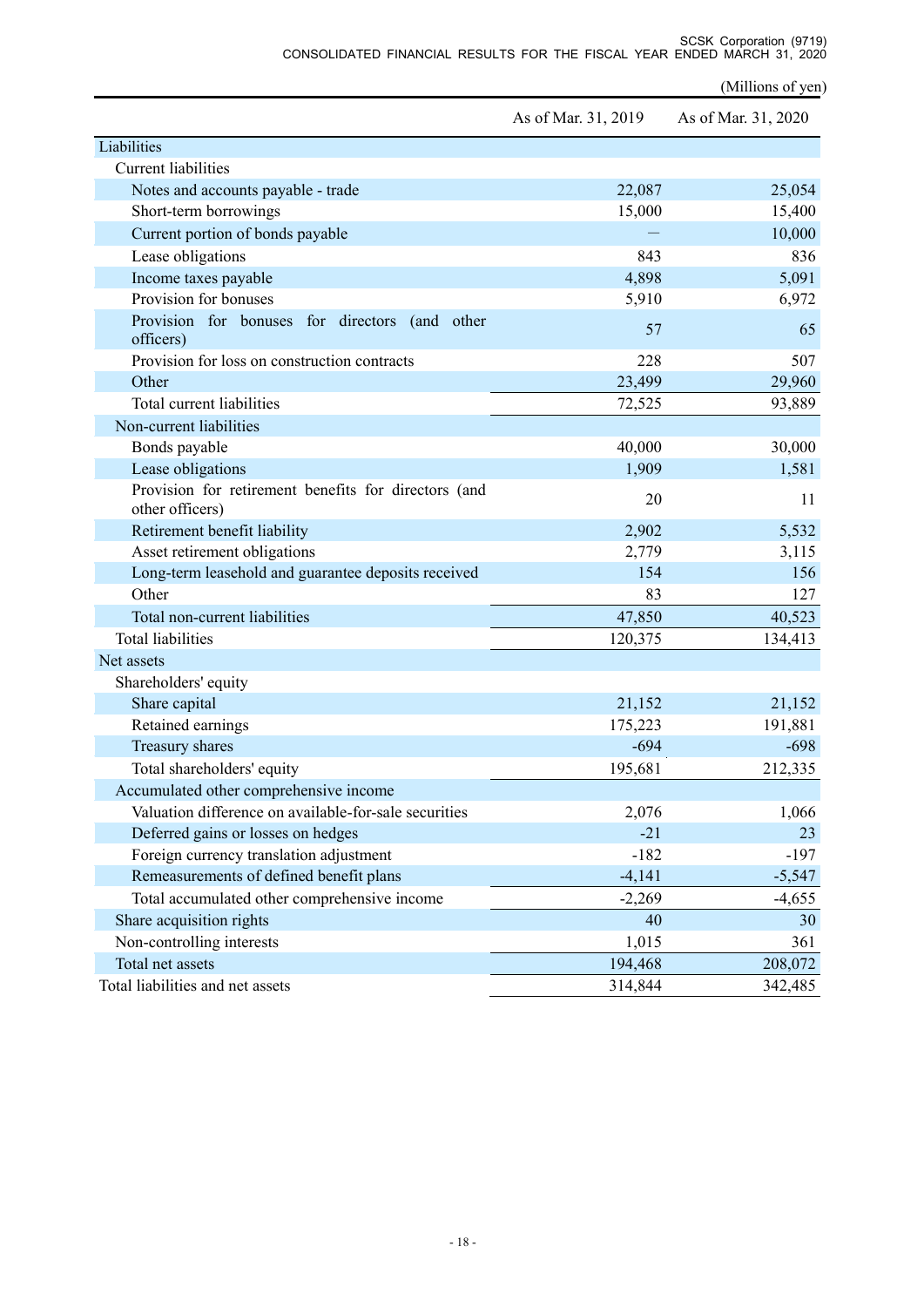# **(2) Consolidated Statements of Income and Comprehensive Income**

# **Consolidated Statements of Income**

| From Apr. 1, 2019<br>From Apr. 1, 2018<br>to Mar. 31, 2019<br>to Mar. 31, 2020<br>Net sales<br>358,654<br>387,003<br>Cost of sales<br>269,912<br>289,048<br>Gross profit<br>88,742<br>97,954<br>Selling, general and administrative expenses<br>50,363<br>55,628 |
|------------------------------------------------------------------------------------------------------------------------------------------------------------------------------------------------------------------------------------------------------------------|
|                                                                                                                                                                                                                                                                  |
|                                                                                                                                                                                                                                                                  |
|                                                                                                                                                                                                                                                                  |
|                                                                                                                                                                                                                                                                  |
|                                                                                                                                                                                                                                                                  |
| Operating profit<br>38,378<br>42,326                                                                                                                                                                                                                             |
| Non-operating income                                                                                                                                                                                                                                             |
| Interest income<br>65<br>65                                                                                                                                                                                                                                      |
| Dividend income<br>79<br>71                                                                                                                                                                                                                                      |
| Share of profit of entities accounted for using equity<br>750<br>923<br>method                                                                                                                                                                                   |
| Other<br>173<br>212                                                                                                                                                                                                                                              |
| 1,280<br>Total non-operating income<br>1,061                                                                                                                                                                                                                     |
| Non-operating expenses                                                                                                                                                                                                                                           |
| Interest expenses<br>115<br>123                                                                                                                                                                                                                                  |
| Loss on sales of investment securities<br>2<br>8                                                                                                                                                                                                                 |
| Bond issuance costs<br>48                                                                                                                                                                                                                                        |
| 495<br>Subsidiary stock acquisition-related cost<br>342                                                                                                                                                                                                          |
| Other<br>128<br>117                                                                                                                                                                                                                                              |
| Total non-operating expenses<br>789<br>592                                                                                                                                                                                                                       |
| 38,650<br>43,014<br>Ordinary profit                                                                                                                                                                                                                              |
| Extraordinary income                                                                                                                                                                                                                                             |
| Gain on sales of non-current assets<br>371<br>10                                                                                                                                                                                                                 |
| Gain on sales of investment securities<br>1,024<br>331                                                                                                                                                                                                           |
| Gain on sales of memberships<br>$\mathbf{0}$                                                                                                                                                                                                                     |
| 1,556<br>Gain on step acquisitions<br>47                                                                                                                                                                                                                         |
| Gain on reversal of share acquisition rights<br>5                                                                                                                                                                                                                |
| Received settlement fee<br>123                                                                                                                                                                                                                                   |
| Total extraordinary income<br>1,443<br>2,028                                                                                                                                                                                                                     |
| <b>Extraordinary</b> losses                                                                                                                                                                                                                                      |
| Loss on retirement of non-current assets<br>57<br>53                                                                                                                                                                                                             |
| Loss on sales of non-current assets<br>44<br>6                                                                                                                                                                                                                   |
| Impairment loss<br>508                                                                                                                                                                                                                                           |
| Loss on sales of investment securities<br>$\mathbf{1}$                                                                                                                                                                                                           |
| Loss on valuation of investment securities<br>$\overline{4}$                                                                                                                                                                                                     |
| Loss on sales of membership<br>$\boldsymbol{0}$<br>$\theta$                                                                                                                                                                                                      |
| Compensation expenses<br>294<br>505                                                                                                                                                                                                                              |
| Disaster loss<br>217                                                                                                                                                                                                                                             |
| Loss on liquidation of subsidiaries<br>$\overline{2}$                                                                                                                                                                                                            |
| Total extraordinary losses<br>1,080<br>615                                                                                                                                                                                                                       |
| Profit before income taxes<br>39,477<br>43,961                                                                                                                                                                                                                   |
| Income taxes - current<br>6,567<br>7,723                                                                                                                                                                                                                         |
| 4,221<br>4,943<br>Income taxes - deferred                                                                                                                                                                                                                        |
| Total income taxes<br>12,666<br>10,788                                                                                                                                                                                                                           |
| Profit<br>31,294<br>28,688                                                                                                                                                                                                                                       |
| 796<br>Profit attributable to non-controlling interests<br>93                                                                                                                                                                                                    |
| Profit attributable to owners of parent<br>27,892<br>31,201                                                                                                                                                                                                      |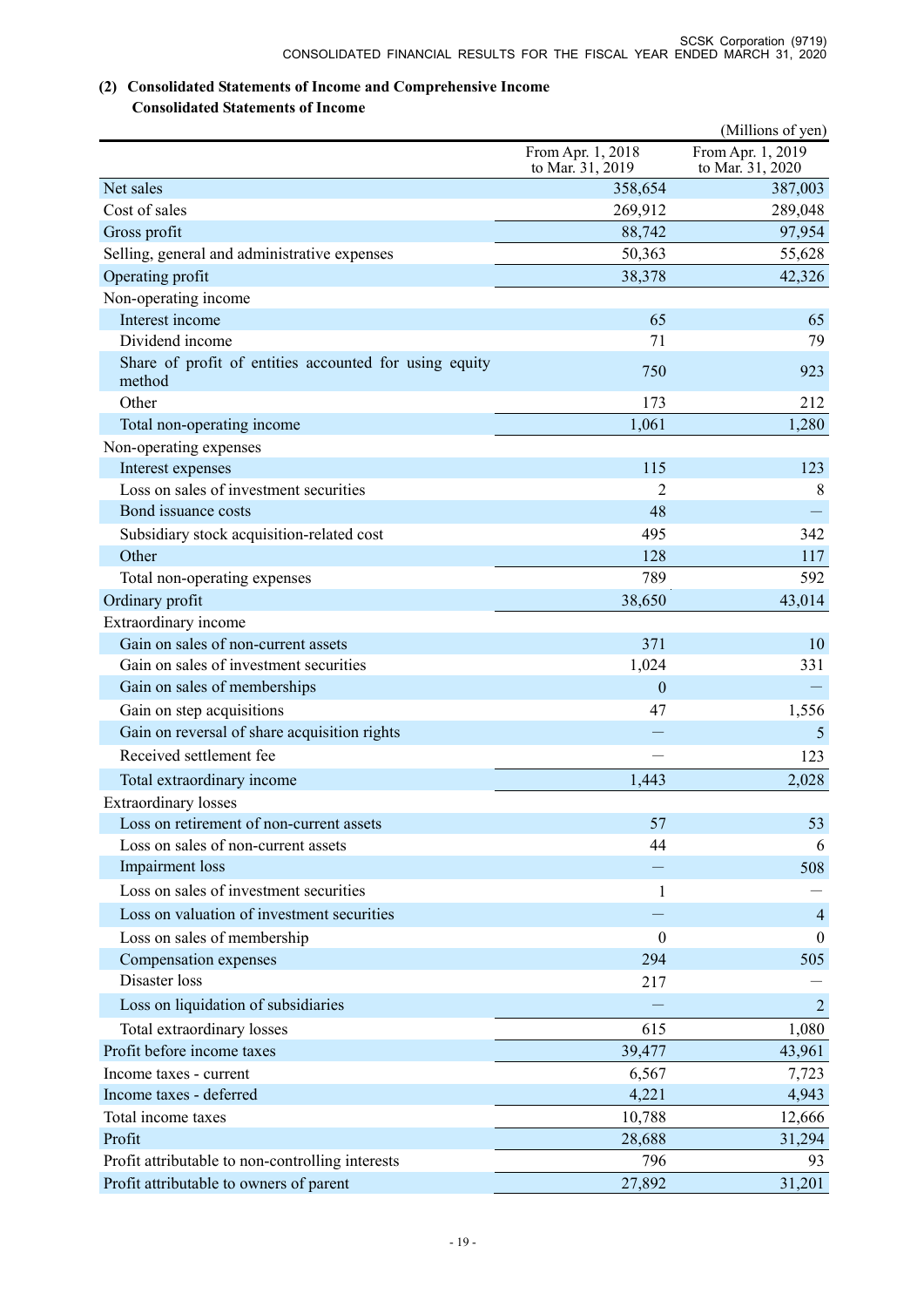## **Consolidated Statements of Comprehensive Income**

|                                                                                      |                                       | (Millions of yen)                     |
|--------------------------------------------------------------------------------------|---------------------------------------|---------------------------------------|
|                                                                                      | From Apr. 1, 2018<br>to Mar. 31, 2019 | From Apr. 1, 2019<br>to Mar. 31, 2020 |
| Profit                                                                               | 28,688                                | 31,294                                |
| Other comprehensive income                                                           |                                       |                                       |
| Valuation difference on available-for-sale securities                                | $-185$                                | $-981$                                |
| Deferred gains or losses on hedges                                                   | $-15$                                 | 44                                    |
| Foreign currency translation adjustment                                              | $-20$                                 | $-29$                                 |
| Remeasurements of defined benefit plans, net of tax                                  | $-1,199$                              | $-1,410$                              |
| Share of other comprehensive income of entities<br>accounted for using equity method | $-18$                                 | -6                                    |
| Total other comprehensive income                                                     | $-1,440$                              | $-2,384$                              |
| Comprehensive income                                                                 | 27,248                                | 28,910                                |
| Comprehensive income attributable to                                                 |                                       |                                       |
| Comprehensive income attributable to owners of parent                                | 26,513                                | 28,815                                |
| Comprehensive income attributable to non-controlling<br>interests                    | 735                                   | 95                                    |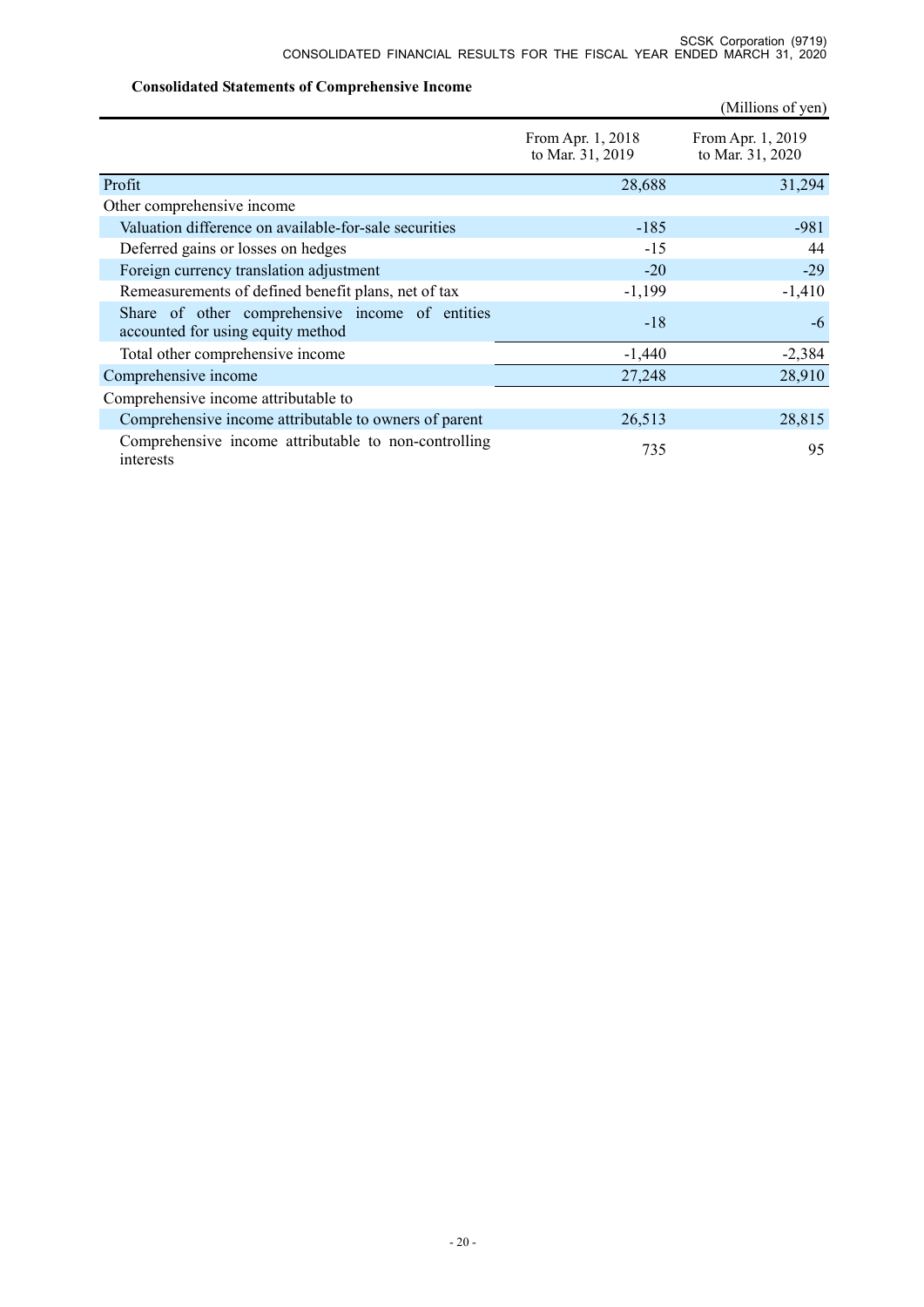# **(3) Consolidated Statements of Change in Net Assets**

Previous fiscal year (April 1, 2018- March 31, 2019)

|                                                                                                          |               |                 |                      |          | (Millions of yen)   |
|----------------------------------------------------------------------------------------------------------|---------------|-----------------|----------------------|----------|---------------------|
|                                                                                                          |               |                 | Shareholders' equity |          |                     |
|                                                                                                          | Capital stock | Capital surplus | Retained earnings    | Treasury | Total shareholders' |
|                                                                                                          |               |                 |                      | shares   | equity              |
| Balance at April 1,<br>2018                                                                              | 21,152        | 1,299           | 168,363              | $-711$   | 190,104             |
| Changes of items<br>during period                                                                        |               |                 |                      |          |                     |
| Dividends of surplus                                                                                     |               |                 | $-10,144$            |          | $-10,144$           |
| Profit attributable to<br>owners of parent                                                               |               |                 | 27,892               |          | 27,892              |
| Change in<br>ownership interest of<br>parent due to<br>transactions with<br>non-controlling<br>interests |               | $-12,178$       |                      |          | $-12,178$           |
| Purchase of treasury<br>shares                                                                           |               |                 |                      | $-11$    | $-11$               |
| Disposal of treasury<br>shares                                                                           |               | $-8$            |                      | 28       | 19                  |
| Transfer to capital<br>from<br>surplus<br>retained earnings                                              |               | 10,887          | $-10,887$            |          |                     |
| Change in scope of<br>consolidation                                                                      |               |                 |                      |          |                     |
| Net changes of items<br>other<br>than<br>shareholders' equity                                            |               |                 |                      |          |                     |
| Total changes of items<br>during period                                                                  |               | $-1,299$        | 6,860                | 16       | 5,577               |
| March<br>Balance at<br>31, 2019                                                                          | 21,152        |                 | 175,223              | $-694$   | 195,681             |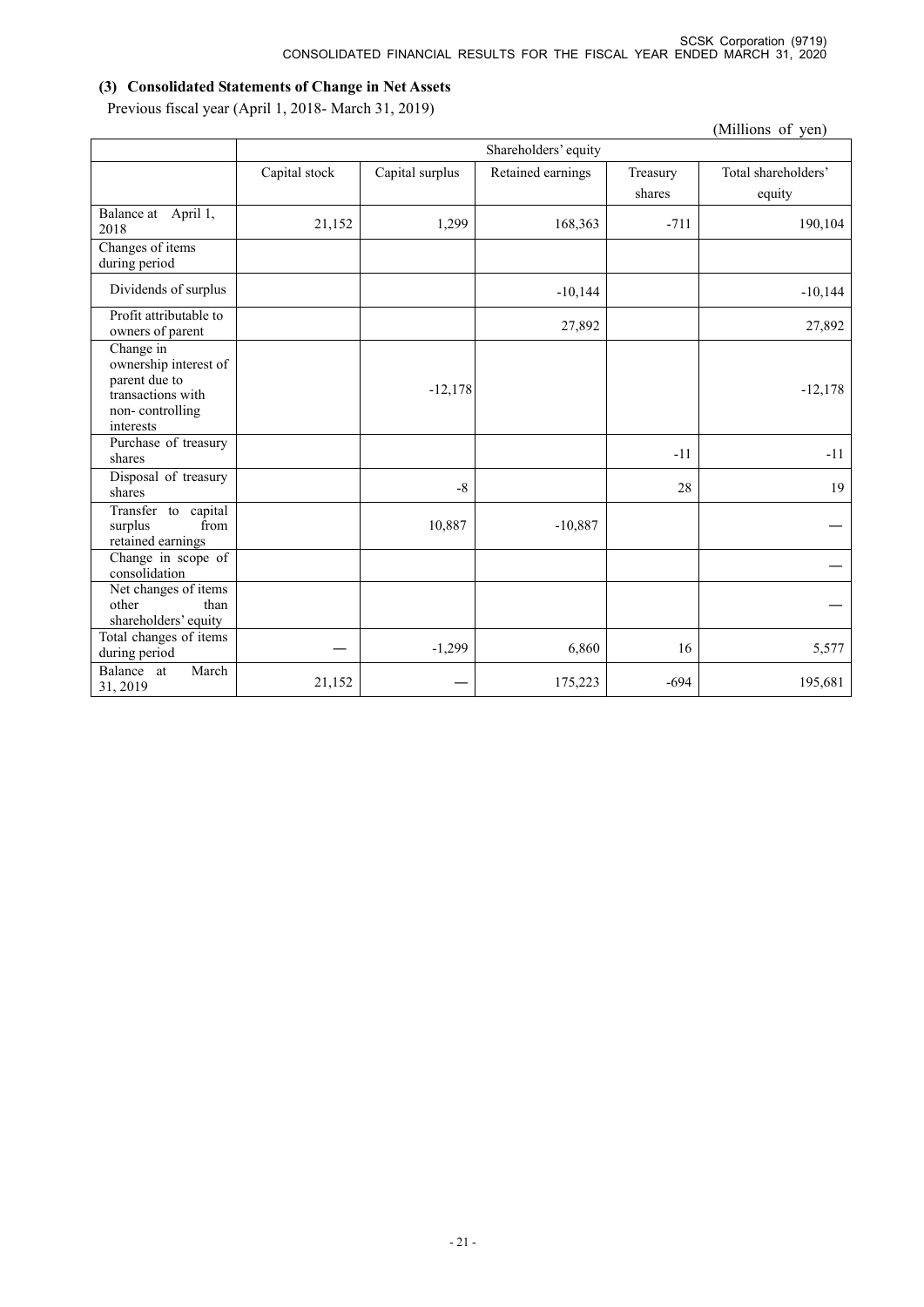#### SCSK Corporation (9719) CONSOLIDATED FINANCIAL RESULTS FOR THE FISCAL YEAR ENDED MARCH 31, 2020

| (Millions of yen)                                                                                               |                                                                       |                                             |                                                      |                                                      |                                                               |                                     |                                  |                     |
|-----------------------------------------------------------------------------------------------------------------|-----------------------------------------------------------------------|---------------------------------------------|------------------------------------------------------|------------------------------------------------------|---------------------------------------------------------------|-------------------------------------|----------------------------------|---------------------|
|                                                                                                                 |                                                                       |                                             | Accumulated other comprehensive income               |                                                      |                                                               |                                     |                                  |                     |
|                                                                                                                 | Valuation<br>difference<br>on<br>available-<br>for-sale<br>securities | Deferred<br>gains or<br>losses on<br>hedges | Foreign<br>currency<br>translation<br>adjustmen<br>t | Remeasur<br>ements of<br>defined<br>benefit<br>plans | Total<br>accumulat<br>ed other<br>comprehe<br>nsive<br>income | Subscription<br>rights to<br>shares | Non-<br>controlling<br>interests | Total net<br>assets |
| Balance at<br>April 1, 2018                                                                                     | 2,274                                                                 | $-5$                                        | $-154$                                               | $-3,004$                                             | $-890$                                                        | 57                                  | 7,329                            | 196,600             |
| Changes of<br>items during<br>period                                                                            |                                                                       |                                             |                                                      |                                                      |                                                               |                                     |                                  |                     |
| Dividends of<br>surplus                                                                                         |                                                                       |                                             |                                                      |                                                      |                                                               |                                     |                                  | $-10,144$           |
| Profit<br>attributable to<br>owners of<br>parent                                                                |                                                                       |                                             |                                                      |                                                      |                                                               |                                     |                                  | 27,892              |
| Change in<br>ownership<br>interest of<br>parent due to<br>transactions<br>with non-<br>controlling<br>interests |                                                                       |                                             |                                                      |                                                      |                                                               |                                     |                                  | $-12,178$           |
| Purchase<br>of<br>treasury<br>shares                                                                            |                                                                       |                                             |                                                      |                                                      |                                                               |                                     |                                  | $-11$               |
| $\overline{\text{of}}$<br>Disposal<br>treasury<br>shares                                                        |                                                                       |                                             |                                                      |                                                      |                                                               |                                     |                                  | 19                  |
| Transfer<br>to<br>capital<br>surplus from<br>retained<br>earnings                                               |                                                                       |                                             |                                                      |                                                      |                                                               |                                     |                                  |                     |
| Change<br>in<br>of<br>scope<br>consolidation                                                                    |                                                                       |                                             |                                                      |                                                      |                                                               |                                     |                                  |                     |
| Net changes<br>of items other<br>than<br>shareholders'<br>equity                                                | $-198$                                                                | $-15$                                       | $-27$                                                | $-1,137$                                             | $-1,378$                                                      | $-16$                               | $-6,313$                         | $-7,709$            |
| Total<br>changes<br>of items during<br>period                                                                   | $-198$                                                                | $-15$                                       | $-27$                                                | $-1,137$                                             | $-1,378$                                                      | $-16$                               | $-6,313$                         | $-2,131$            |
| Balance<br>at<br>March 31, 2019                                                                                 | 2,076                                                                 | $-21$                                       | $-182$                                               | $-4,141$                                             | $-2,269$                                                      | $40\,$                              | 1,015                            | 194,468             |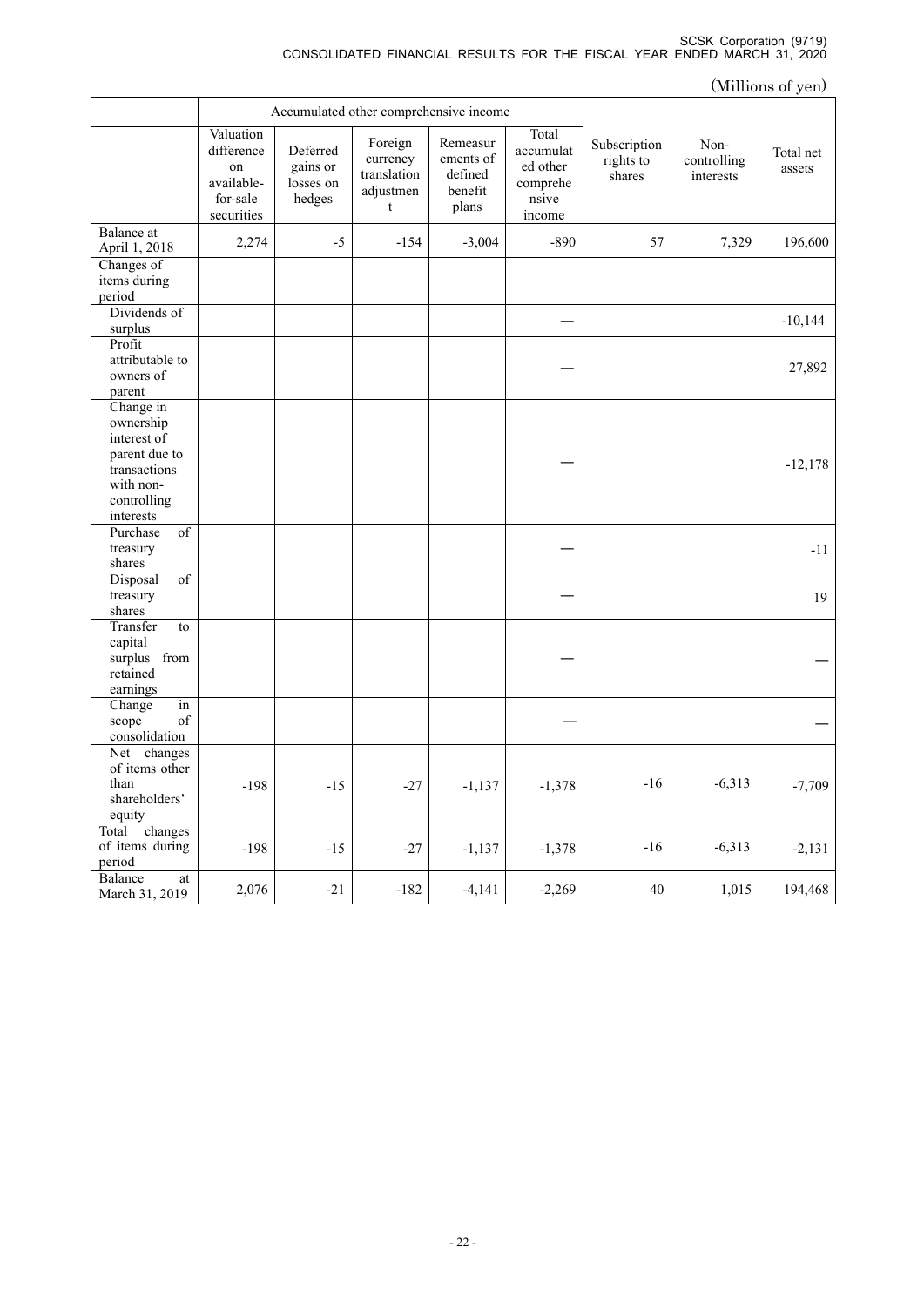Fiscal year under review (April 1, 2019- March 31, 2020)

|                                                                                                          |               |                 |                      |                 | (Millions of yen)                |
|----------------------------------------------------------------------------------------------------------|---------------|-----------------|----------------------|-----------------|----------------------------------|
|                                                                                                          |               |                 | Shareholders' equity |                 |                                  |
|                                                                                                          | Capital stock | Capital surplus | Retained earnings    | Treasury shares | Total<br>shareholders'<br>equity |
| Balance at April 1,<br>2019                                                                              | 21,152        |                 | 175,223              | $-694$          | 195,681                          |
| Changes of items<br>during period                                                                        |               |                 |                      |                 |                                  |
| Dividends of surplus                                                                                     |               |                 | $-11,966$            |                 | $-11,966$                        |
| Profit attributable to<br>owners of parent                                                               |               |                 | 31,201               |                 | 31,201                           |
| Change in<br>ownership interest of<br>parent due to<br>transactions with<br>non-controlling<br>interests |               | $-2,497$        |                      |                 | $-2,497$                         |
| Purchase of treasury<br>shares                                                                           |               |                 |                      | $-13$           | $-13$                            |
| Disposal of treasury<br>shares                                                                           |               | $-2$            |                      | 9               | 6                                |
| Transfer to capital<br>from<br>surplus<br>retained earnings                                              |               | 2,500           | $-2,500$             |                 |                                  |
| Change in scope of<br>consolidation                                                                      |               |                 | $-77$                |                 | $-77$                            |
| Net changes of items<br>other<br>than<br>shareholders' equity                                            |               |                 |                      |                 |                                  |
| Total changes of items<br>during period                                                                  |               |                 | 16,657               | $-3$            | 16,653                           |
| March<br>Balance at<br>31, 2020                                                                          | 21,152        |                 | 191,881              | $-698$          | 212,335                          |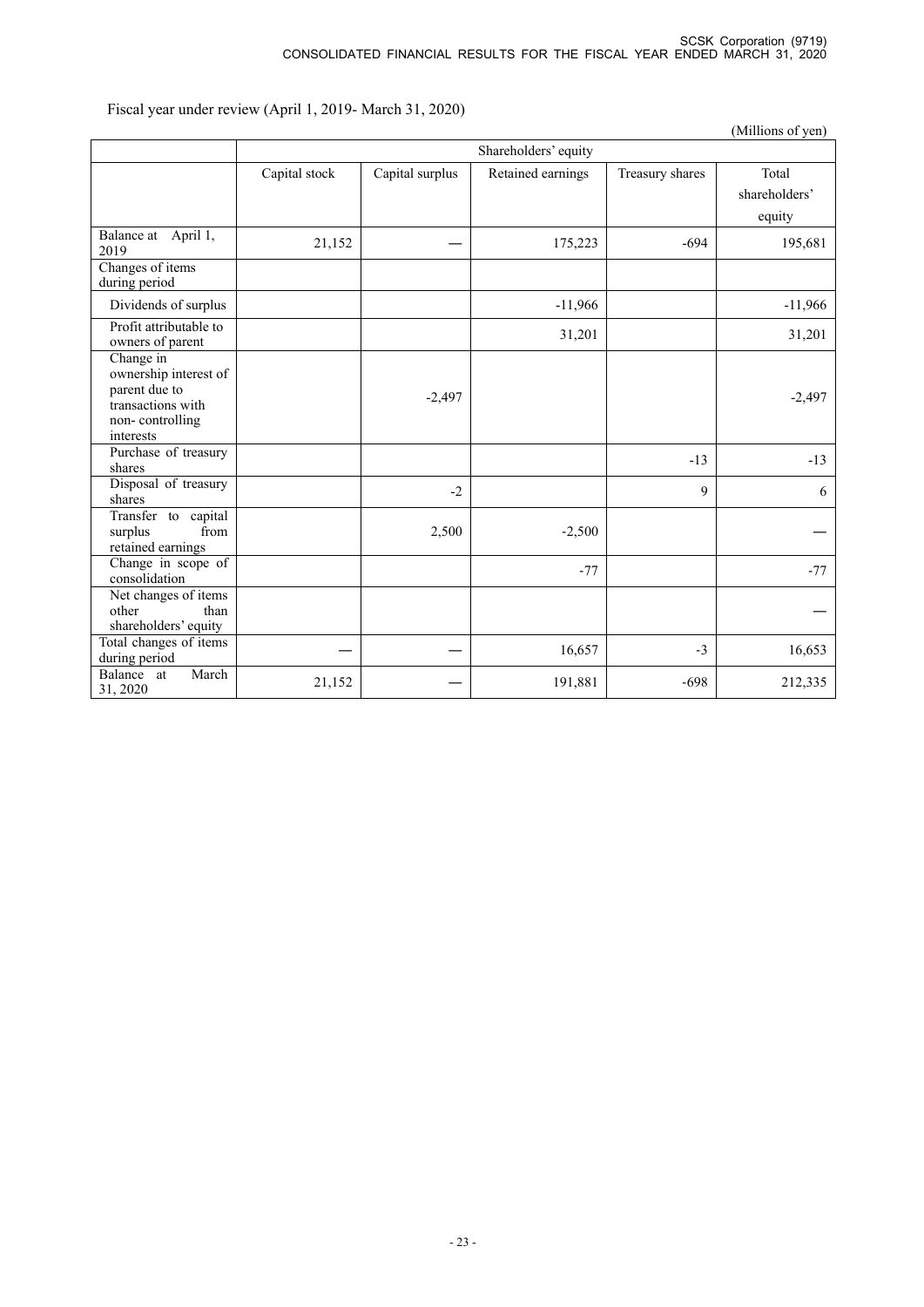|                                                                                                                 |                                                                       |                                             |                                                      |                                                      |                                                               |                                     |                                  | (Millions of yen)   |
|-----------------------------------------------------------------------------------------------------------------|-----------------------------------------------------------------------|---------------------------------------------|------------------------------------------------------|------------------------------------------------------|---------------------------------------------------------------|-------------------------------------|----------------------------------|---------------------|
|                                                                                                                 |                                                                       |                                             | Accumulated other comprehensive income               |                                                      |                                                               |                                     |                                  |                     |
|                                                                                                                 | Valuation<br>difference<br>on<br>available-<br>for-sale<br>securities | Deferred<br>gains or<br>losses on<br>hedges | Foreign<br>currency<br>translation<br>adjustmen<br>t | Remeasur<br>ements of<br>defined<br>benefit<br>plans | Total<br>accumulat<br>ed other<br>comprehe<br>nsive<br>income | Subscription<br>rights to<br>shares | Non-<br>controlling<br>interests | Total net<br>assets |
| Balance at<br>April 1, 2019                                                                                     | 2,076                                                                 | $-21$                                       | $-182$                                               | $-4,141$                                             | $-2,269$                                                      | 40                                  | 1,015                            | 194,468             |
| Changes of<br>items during<br>period                                                                            |                                                                       |                                             |                                                      |                                                      |                                                               |                                     |                                  |                     |
| Dividends of<br>surplus                                                                                         |                                                                       |                                             |                                                      |                                                      |                                                               |                                     |                                  | $-11,966$           |
| Profit<br>attributable to<br>owners of<br>parent                                                                |                                                                       |                                             |                                                      |                                                      |                                                               |                                     |                                  | 31,201              |
| Change in<br>ownership<br>interest of<br>parent due to<br>transactions<br>with non-<br>controlling<br>interests |                                                                       |                                             |                                                      |                                                      |                                                               |                                     |                                  | $-2,497$            |
| $\overline{\text{of}}$<br>Purchase<br>treasury<br>shares                                                        |                                                                       |                                             |                                                      |                                                      |                                                               |                                     |                                  | $-13$               |
| of<br>Disposal<br>treasury<br>shares                                                                            |                                                                       |                                             |                                                      |                                                      |                                                               |                                     |                                  | 6                   |
| Transfer<br>to<br>capital<br>surplus from<br>retained<br>earnings                                               |                                                                       |                                             |                                                      |                                                      |                                                               |                                     |                                  |                     |
| in<br>Change<br>of<br>scope<br>consolidation                                                                    |                                                                       |                                             |                                                      |                                                      |                                                               |                                     |                                  | $-77$               |
| Net changes<br>of items other<br>than<br>shareholders'<br>equity                                                | $-1,010$                                                              | 44                                          | $-15$                                                | $-1,405$                                             | $-2,386$                                                      | $-10$                               | $-653$                           | $-3,050$            |
| changes<br>Total<br>of items during<br>period                                                                   | $-1,010$                                                              | $44\,$                                      | $-15$                                                | $-1,405$                                             | $-2,386$                                                      | $-10$                               | $-653$                           | 13,603              |
| Balance<br>at<br>March 31, 2020                                                                                 | 1,066                                                                 | 23                                          | $-197$                                               | $-5,547$                                             | $-4,655$                                                      | $30\,$                              | 361                              | 208,072             |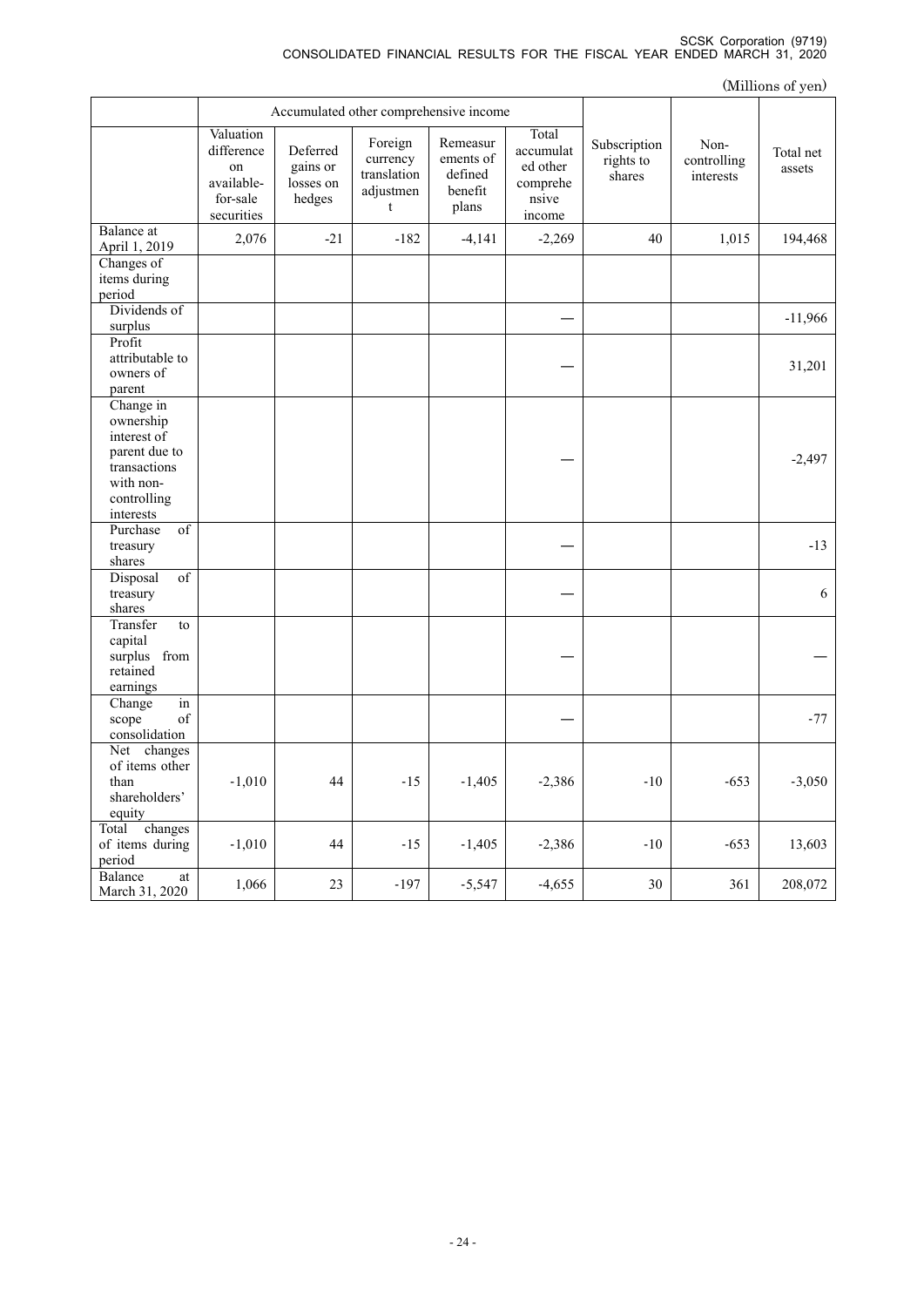## **(4) Consolidated Statements of Cash Flows**

|                                                                      |                                       | (Millions of yen)                     |
|----------------------------------------------------------------------|---------------------------------------|---------------------------------------|
|                                                                      | From Apr. 1, 2018<br>to Mar. 31, 2019 | From Apr. 1, 2019<br>to Mar. 31, 2020 |
| Cash flows from operating activities                                 |                                       |                                       |
| Profit before income taxes                                           | 39,477                                | 43,961                                |
| Depreciation                                                         | 10,530                                | 10,358                                |
| Amortization of goodwill                                             | 30                                    | 428                                   |
| Impairment loss                                                      |                                       | 508                                   |
| Increase (decrease) in allowance for doubtful accounts               | $-76$                                 | 11                                    |
| Increase (decrease) in retirement benefit liability                  | $-1,003$                              | $-1,142$                              |
| Loss on retirement of non-current assets                             | 57                                    | 53                                    |
| Loss (gain) on sales of non-current assets                           | $-326$                                | $-4$                                  |
| Loss (gain) on valuation of investment securities                    |                                       | 4                                     |
| Loss (gain) on sales of investment securities                        | $-1,020$                              | $-323$                                |
| Share of loss (profit) of entities accounted for using equity method | $-750$                                | $-923$                                |
| Loss (gain) on step acquisitions                                     | $-47$                                 | $-1,556$                              |
| Interest and dividend income                                         | $-137$                                | $-144$                                |
| Received settlement fee                                              |                                       | $-123$                                |
| Interest expenses on borrowings and bonds                            | 115                                   | 123                                   |
| Compensation expenses                                                | 294                                   | 505                                   |
| Loss on disaster                                                     | 217                                   |                                       |
| Decrease (increase) in trade receivables                             | $-7,995$                              | $-1,584$                              |
| Decrease (increase) in inventories                                   | $-2,213$                              | $-1,409$                              |
| Increase (decrease) in trade payables                                | 2,078                                 | 2,231                                 |
| Increase (decrease) in advances received                             | 535                                   | 2,162                                 |
| Increase (decrease) in accrued consumption taxes                     | $-1,004$                              | 4,830                                 |
| Other, net                                                           | 1,241                                 | $-1,162$                              |
| Subtotal                                                             | 40,002                                | 56,805                                |
| Interest and dividends received                                      | 327                                   | 381                                   |
| Receipt Settlement received                                          |                                       | 123                                   |
| Interest paid                                                        | $-114$                                | $-123$                                |
| Compensation expenses paid                                           | $-224$                                | $-385$                                |
| Payments associated with disaster loss                               | $-6$                                  | $-191$                                |
| Income taxes (paid) refund                                           | $-6,472$                              | $-7,660$                              |
| Net cash provided by (used in) operating activities                  | 33,511                                | 48,950                                |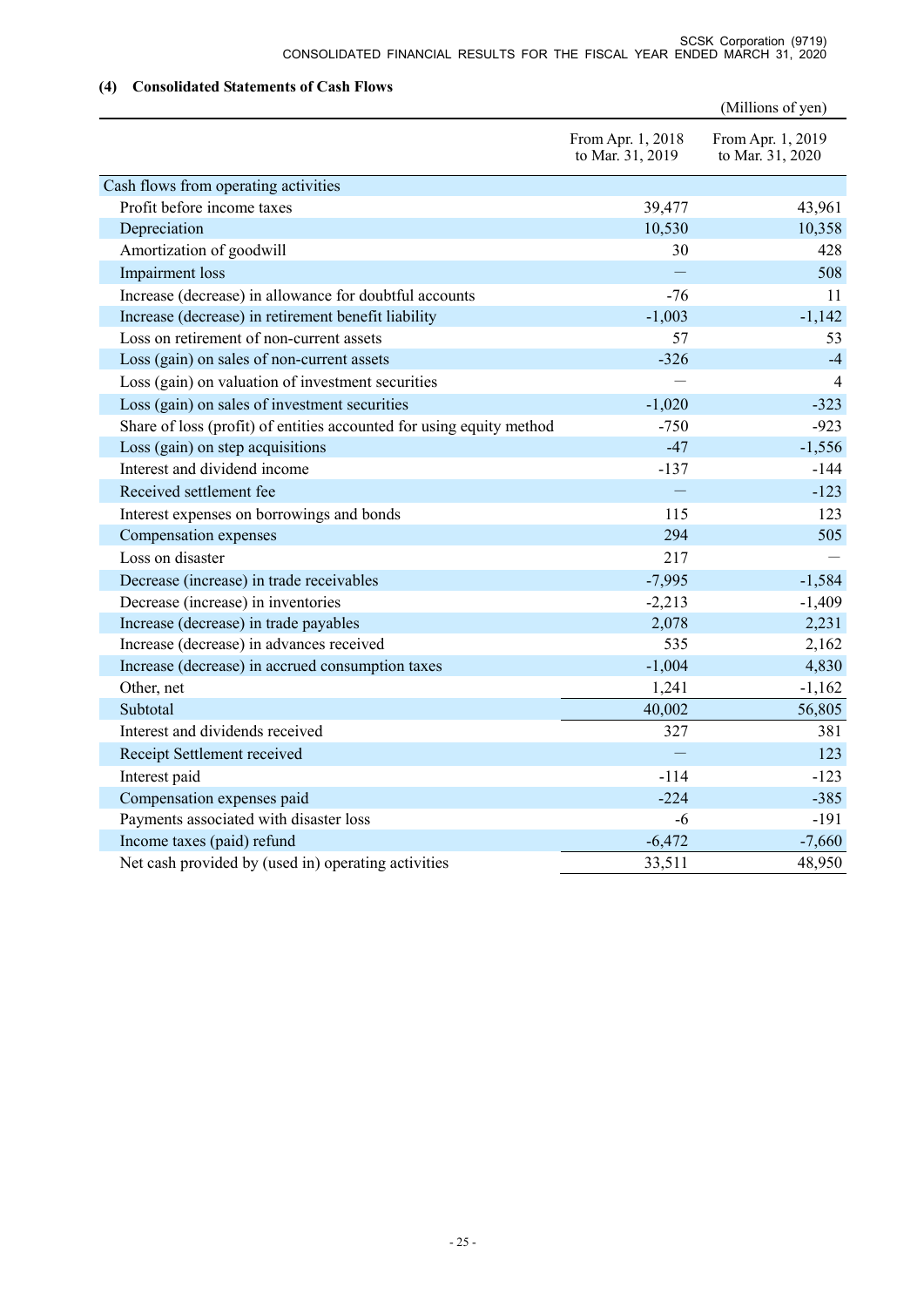|                                                                                                                           |                                       | (Millions of yen)                     |
|---------------------------------------------------------------------------------------------------------------------------|---------------------------------------|---------------------------------------|
|                                                                                                                           | From Apr. 1, 2018<br>to Mar. 31, 2019 | From Apr. 1, 2019<br>to Mar. 31, 2020 |
| Cash flows from investing activities                                                                                      |                                       |                                       |
| Purchase of property, plant and equipment                                                                                 | $-12,022$                             | $-9,721$                              |
| Proceeds from sales of property, plant and equipment                                                                      | 8,168                                 | $\mathbf{1}$                          |
| Purchase of intangible assets                                                                                             | $-3,234$                              | $-3,183$                              |
| Purchase of investment securities                                                                                         | $-1,274$                              | $-2,102$                              |
| Proceeds from sales and redemption of investment<br>securities                                                            | 1,210                                 | 578                                   |
| Purchase of shares of subsidiaries resulting in change in<br>scope of consolidation                                       |                                       | $-12,590$                             |
| Short-term loan advances                                                                                                  | $-208$                                | -4                                    |
| Collection of short-term loans receivable                                                                                 | 154                                   | 5                                     |
| Proceeds from withdrawal of investments in partnership                                                                    | 113                                   | 49                                    |
| Payments of leasehold and guarantee deposits                                                                              | $-483$                                | $-511$                                |
| Proceeds from refund of leasehold and guarantee<br>deposits                                                               | 614                                   | 347                                   |
| Other, net                                                                                                                | $-199$                                | $-207$                                |
| Net cash provided by (used in) investing activities                                                                       | $-7,163$                              | $-27,338$                             |
| Cash flows from financing activities                                                                                      |                                       |                                       |
| Proceeds from short-term borrowings                                                                                       | 15,000                                | 15,300                                |
| Repayments of short-term borrowings                                                                                       | $-10,000$                             | $-15,335$                             |
| Repayments of long-term borrowings                                                                                        | $-5,000$                              | $-78$                                 |
| Proceeds from issuance of bonds                                                                                           | 10,000                                |                                       |
| Repayments of lease obligations                                                                                           | $-615$                                | $-590$                                |
| Purchase of treasury shares                                                                                               | $-12$                                 | $-14$                                 |
| Proceeds from sales of treasury shares                                                                                    | $\overline{2}$                        | 1                                     |
| Dividends paid                                                                                                            | $-10,144$                             | $-11,967$                             |
| Dividends paid to non-controlling interests                                                                               | $-181$                                | $-55$                                 |
| Payments from changes in ownership interests in<br>subsidiaries that do not result in change in scope of<br>consolidation | $-19,045$                             | -3,569                                |
| Net cash provided by (used in) financing activities                                                                       | $-19,995$                             | $-16,309$                             |
| Effect of exchange rate change on cash and cash<br>equivalents                                                            | $-21$                                 | $-19$                                 |
| Net increase (decrease) in cash and cash equivalents                                                                      | 6,330                                 | 5,281                                 |
| Cash and cash equivalents at beginning of period                                                                          | 99,797                                | 106,198                               |

SCSK Corporation (9719) CONSOLIDATED FINANCIAL RESULTS FOR THE FISCAL YEAR ENDED MARCH 31, 2020

Increase in cash and cash equivalents resulting from  $70$  214 inclusion of subsidiaries in consolidation Cash and cash equivalents at end of period 106,198 111,695

Increase in cash and cash equivalents resulting from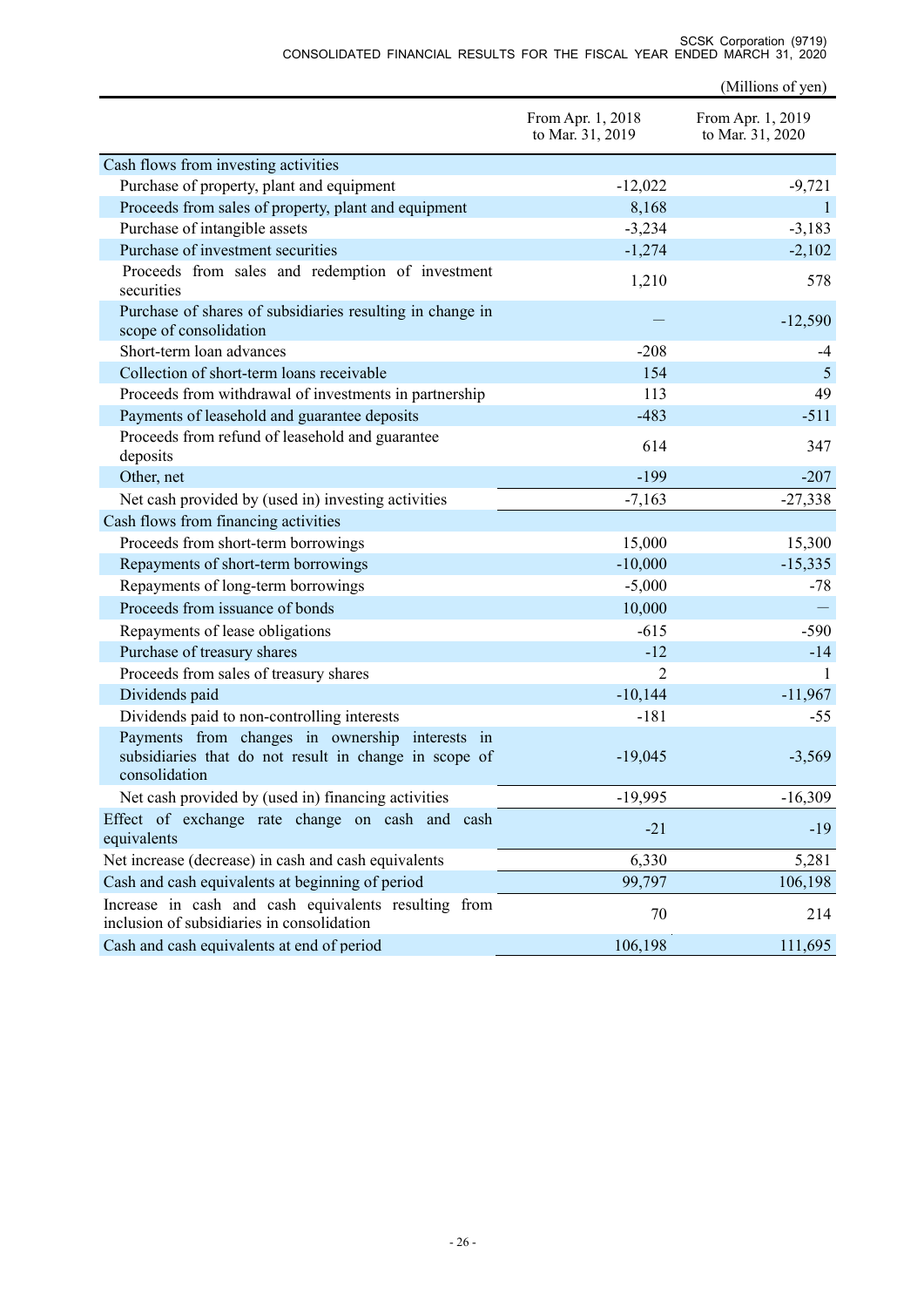#### **(5) Notes to Consolidated Financial Statements**

(Notes regarding the Premise of a Going Concern) No applicable items.

(Significant Items for the Preparation of Consolidated Financial Statements)

1. Scope of Consolidation

(1) 25 consolidated subsidiaries SCSK KYUSHU CORPORATION SCSK HOKKAIDO CORPORATION SCSK USA inc. SCSK Europe Ltd. SCSK Shanghai Limited. SCSK Asia Pacific Pte. Ltd. PT SCSK GLOBAL INDONESIA SCSK Myanmar Ltd. JIEC Co., Ltd. WinTechnology Corporation SCSK ServiceWare Corporation VeriServe Corporation VERISERVE OKINAWA TEST CENTER CORPORATION SCSK PRESCENDO CORPORATION Allied Engineering Corporation CSI SOLUTIONS Corporation SCSK Nearshore Systems Corporation VA Linux Systems Japan K.K SCSK SYSTEM MANAGEMENT CORPORATION SDC Corporation Gran Manibus Co., Ltd. Skeed Co., Ltd. Minori Solutions Co., Ltd. One investment partnership and one silent partnership

Effective from the first quarter of the fiscal year ended March 31, 2020, Gran Manibus Co., Ltd., and Skeed Co. Ltd . were included in the scope of consolidation to reflect their increased materiality.

Effective from the second quarter of the fiscal year ended March 31, 2020, PT SCSK Global Indonesia and SCSK Myanmar Ltd. were included in the scope of consolidation following investments to establish these companies.

Effective from the third quarter of the fiscal year ended March 31, 2020, Minori Solutions Co., Ltd., was included in the scope of consolidation following the acquisition of stock in this company.

## (2) Major non-consolidated subsidiaries and affiliates

Tokyo Green Systems Corporation

 Effective from the first quarter of the fiscal year ended March 31, 2020, Skeed Co. Ltd. was included in the scope of consolidation to reflect its increased materiality.

Non-consolidated subsidiaries are excluded from the scope of consolidation because they are all small in size and their total assets and net sales and the portions of net income and retained earnings attributable to the Company are immaterial to the consolidated financial statements.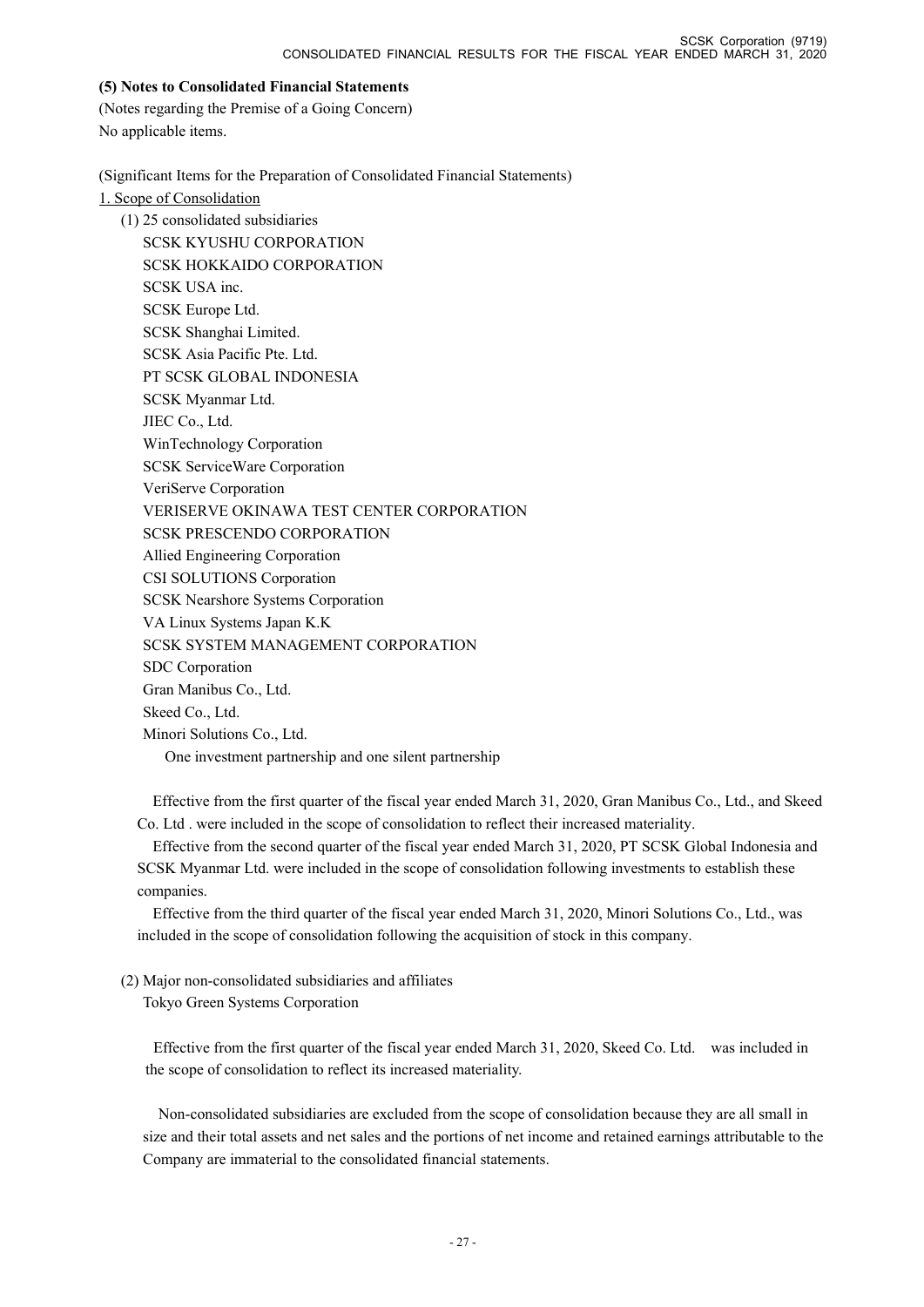2. Equity-method affiliates

Consolidated equity method affiliate: 2 ARGO GRAPHICS Inc.

Presidio SCSK Digital Fund

Effective from the first quarter of the fiscal year ended March 31, 2020, Gran Manibus Co., Ltd., was excluded from the scope of equity method application and included in the scope of consolidation to reflect its increased materiality.

Effective from the second quarter of the fiscal year ended March 31, 2020, Presidio SCSK Digital Fund, LLC., was established as an equity method affiliate through investment in this organization.

# 3. Fiscal Year of Consolidated Subsidiaries

The fiscal year-end of SCSK Europe Ltd., SCSK Shanghai Limited, SCSK Asia Pacific Pte. Ltd., PT SCSK GLOBAL INDONESIA, and one investment partnership is December 31. Therefore, for those companies, preparation of the consolidated financial statements for the fiscal year ended March 31, 2020, is based on the financial statements for the period from January 1, 2019, through to December 31, 2019.

Note that necessary adjustments have been made for consolidation purposes with regard to material transactions that took place in the period between the above period-end and the fiscal year-end of the Company.

Except for the items stated above, items are omitted for any information that did not change significantly in the period since the most recent Securities Report (filed June 25, 2019).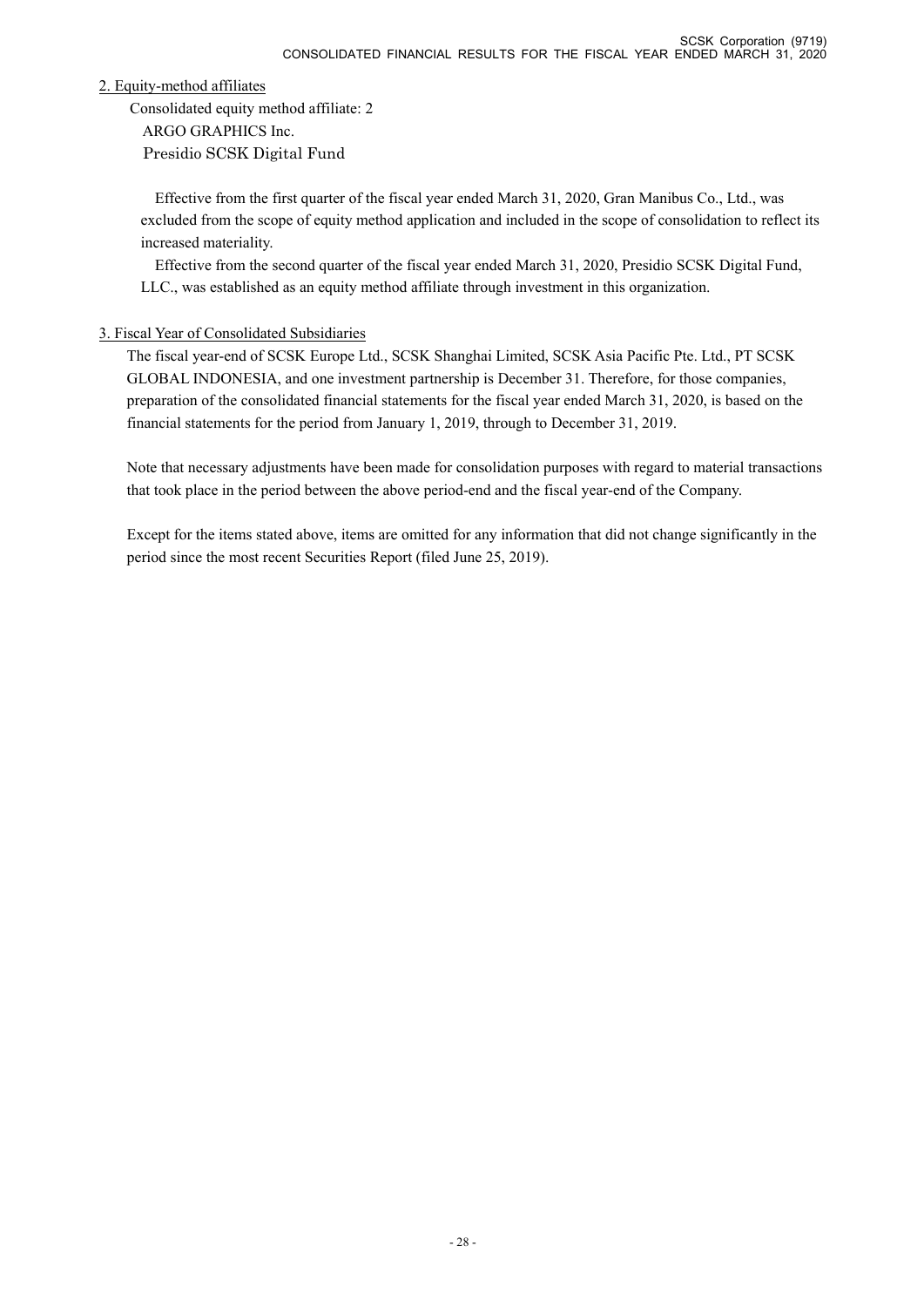(Segment Information, etc.)

【Segment Information】

## **1. Summary of reportable segments**

(1) Method for designation of reportable segments

The Company designates its reportable segments according to customer industry and IT service business area. The Board of Directors and the Representative director, President and Chief Operating Officer decide on the allocation of business resources and evaluate business performance in relation to these reportable segment, with such managerial decision-making directly reflected in the advancement of business activities within those reportable segments.

Based on this arrangement, seven reportable segments have been designated: Manufacturing & Telecommunication Systems Business, Distribution & Media Systems Business, Financial Systems Business, Global System Solutions & Innovation Business, Business Solutions, Mobility Systems, IT Platform Solutions, and IT Management.

Businesses not included within the above are presented in the aggregate as "Others."

Details on the business activities of each reportable segment are as follows.

- (i) Manufacturing & Telecommunication Systems Business: This business group provides a wide range of IT solutions on a global scale. These solutions include core systems, manufacturing management systems, information management systems, supply chain management (SCM) systems, and customer relationship management (CRM) systems. Our services leverage the experience and know-how that we have cultivated over many years throughout the chain of operational processes from production to sales. The customers of this business are primarily companies in the manufacturing, telecommunications, and energy industries.
- (ii) Distribution & Media Systems Business: This business group provides IT solution packages configured from various core systems, information systems, SCM systems, CRM systems, and ecommerce systems primarily to customers in the distribution, service, and media industries.
- (iii) Financial Systems Business: This business group engages in systems development, maintenance, and operation for financial institutions. As professionals that understand financial operations and possess a strong track record of creating sophisticated financial systems, members of this business group's staff support safe and efficient management and help customers implement their financial business strategies. The business group provides these services primarily to financial institutions, such as banks and trust banks as well as insurance, securities, lease, and credit companies.
- (iv) Global System Solutions & Innovation Business: This business group provides to optimal IT solutions primarily to trading companies and the global bases of customers from among a lineup that includes core systems, information management systems, SCM systems, and CRM systems.
- (v) Business Solutions: This business group provides a wide range of IT solutions. These solutions include contact center services as well as application management outsourcing (AMO) services that cover the entire system lifecycle, from development and installation to maintenance and operation, for enterprise resources planning (ERP) and CRM products, such as our internally developed ProActive ERP package, SAP, and Oracle offerings as well as Salesforce. In addition, this business group offers the type of business process outsourcing services that only an IT company can. These services merge support performed by human hands with IT.
- (vi) Mobility Systems: This business group supplies the automotive industry and other customers with a wide range of solutions for automobile electronic control units on a global basis. These solutions include the development of embedded software through a model-based development approach, proprietary SCSK middleware (QINeS-BSW), software assessments, and process improvement measures.
- (ⅶ) IT Platform Solutions: This business group draws on solid technical capabilities and know-how to leverage computer-aided design (CAD), computer-aided engineering (CAE), and other advanced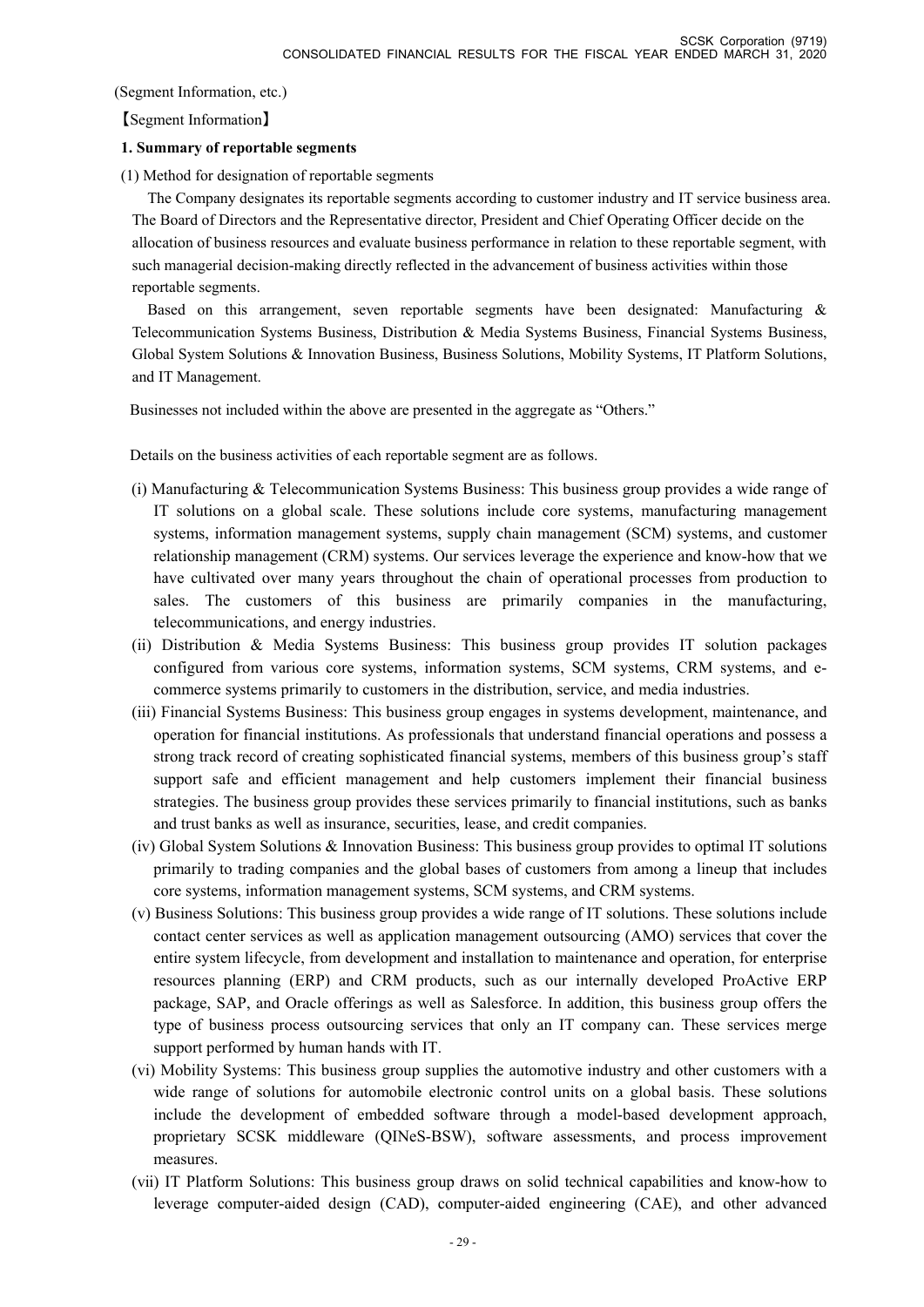technologies in the fields of IT infrastructure and manufacturing. In this way, IT Platform Solutions provides services and products that accurately address the needs of customers and offers flexible support for a wide range of customer businesses.

(ⅷ) IT Management: This business group develops solutions-oriented netXDC data centers, which boast robust facilities and high-level security, in East and West Japan to provide customers with proposalbased outsourcing services that address their management issues pertaining to operating cost reductions, infrastructure integration and optimization, governance enhancement, and business risk mitigation. The business group also supplies cloud infrastructure and offers its on-site SE support management services 24 hours a day, 365 days a year.

#### (2) Reorganization of reportable segments, etc.

Effective April 1, 2019, the Company established the Mobility Systems Group. Responsible for the strategic automotive software systems business, this group was established for the purpose of building a strong business promotion system that integrates the automotive application development field (model-based development) and the platform field (QINeS) and of enhancing business management, including the formulation of future business strategies.

In conjunction with this move, the Mobility Systems reportable segment was established and the automotive software systems business was transferred from the Business Solutions segment to the Mobility Systems.

Segment information for the fiscal year ended March 31, 2019, has been restated to reflect this change in reportable segments.

#### **2. Accounting method for reportable segments**

The accounting method for reportable segments is the same as described in "Significant Items for the Preparation of Consolidated Financial Statements."

The profit of reportable segments is based on operating profit. Inter-segment sales and transfers are based on current market prices.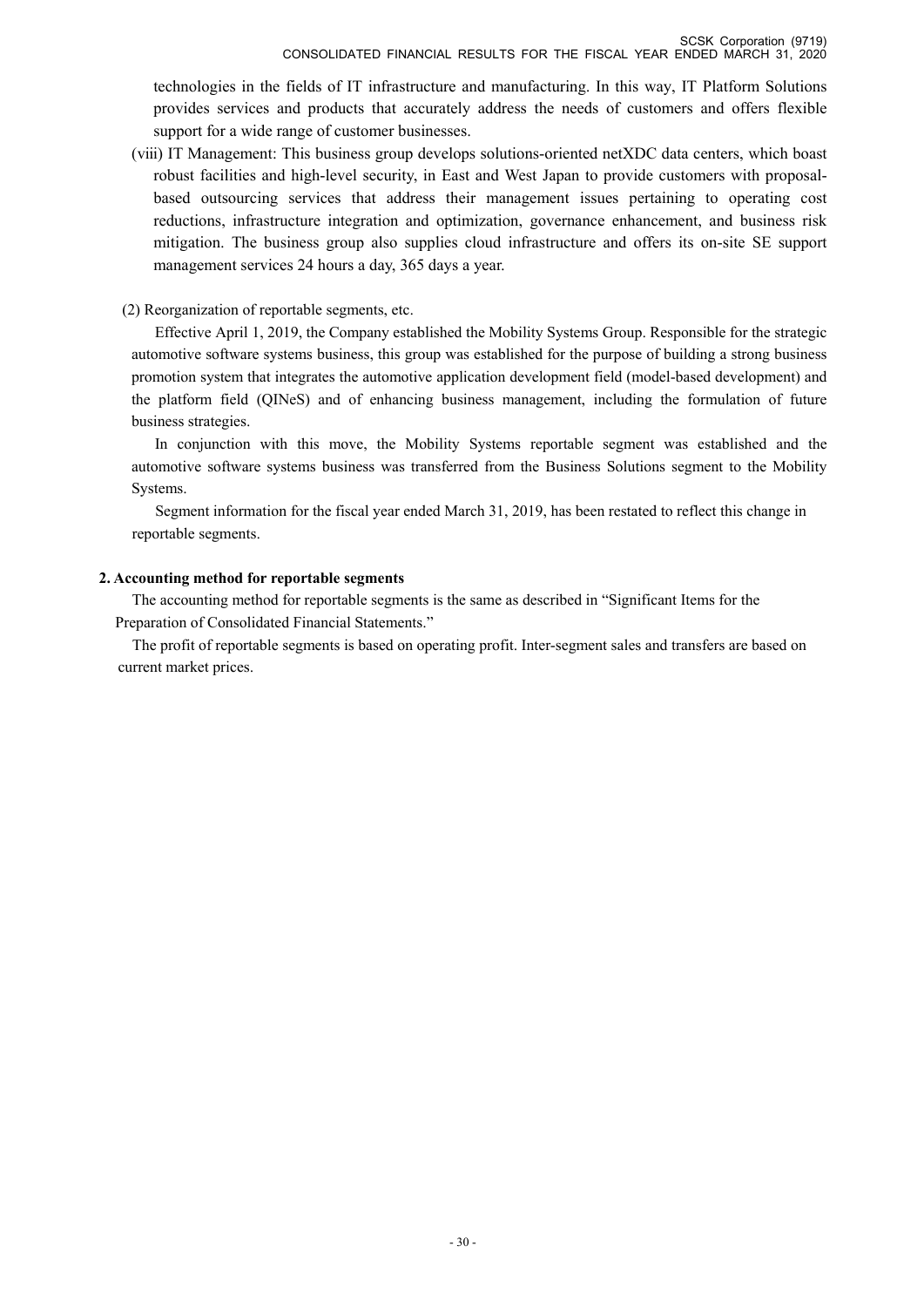#### **3. Information on sales, income (loss), assets, and other items by reportable segment**

#### **For the fiscal year ended March 31, 2019(April 1, 2018 – March 31, 2019)**

|                                                              |                |                |                |               |                 |                |           | (Millions of yen) |
|--------------------------------------------------------------|----------------|----------------|----------------|---------------|-----------------|----------------|-----------|-------------------|
|                                                              | Manufacturing  | Distribution & | Financial      | Global System | <b>Business</b> | Mobility       | IT        | <b>IT</b>         |
|                                                              | &Telecommuni   | Media Systems  | <b>Systems</b> | Solutions &   | Solutions       | <b>Systems</b> | Platform  | Management        |
|                                                              | cation Systems |                |                | Innovation    |                 |                | Solutions |                   |
| Sales, income, and assets by<br>reportable segment           |                |                |                |               |                 |                |           |                   |
| (1) Sales to third parties                                   | 43,369         | 63,054         | 63,932         | 15,553        | 48,829          | 19,550         | 58,857    | 44,780            |
| (2) Intersegment sales and<br>transfers                      | 1,096          | 903            | 869            | 5,505         | 4,761           | 397            | 6,918     | 16,090            |
| Total                                                        | 44,466         | 63,957         | 64,802         | 21,058        | 53,591          | 19,947         | 65,776    | 60,871            |
| Segment profit                                               | 6,308          | 6,589          | 7,349          | 2,576         | 5,016           | $-265$         | 7,163     | 5,845             |
| Segment assets                                               | 12,412         | 19,973         | 22,535         | 8,893         | 13,635          | 9,787          | 30,593    | 66,057            |
| Other items                                                  |                |                |                |               |                 |                |           |                   |
| Depreciation and amortization                                | 71             | 803            | 326            | 233           | 688             | 2,179          | 645       | 3,893             |
| Investments in equity-method<br>affiliates                   |                |                |                |               |                 |                | 5,185     |                   |
| Net increase/decrease in<br>tangible/intangible fixed assets | 69             | 1,372          | 71             | 697           | 696             | 1,016          | 645       | 10,160            |

|                                                                              | Others<br>Note 3    | Total   | Adjustments<br>Note 1 | Per<br>Consolidated<br>Financial |
|------------------------------------------------------------------------------|---------------------|---------|-----------------------|----------------------------------|
|                                                                              |                     |         |                       | <b>Statements</b><br>Note 2      |
| Sales, income, and assets by<br>reportable segment                           |                     |         |                       |                                  |
| (1) Sales to third parties                                                   | 726                 | 358,654 |                       | 358,654                          |
| 2) Intersegment sales and<br>transfers                                       | 3,766               | 40,309  | $-40,309$             |                                  |
| Total                                                                        | 4,492               | 398,964 | $-40,309$             | 358,654                          |
| Segment profit                                                               | -86                 | 40,498  | $-2,120$              | 38,378                           |
| Segment assets                                                               | 1,858               | 185,746 | 129,098               | 314,844                          |
| Other items                                                                  |                     |         |                       |                                  |
| Depreciation and amortization                                                | 256                 | 9,099   | 1,430                 | 10,530                           |
| Investments in equity-method<br>affiliates                                   | 438                 | 5,623   |                       | 5,623                            |
| Net increase/decrease in<br>tangible/intangible fixed assets<br>$\mathbf{v}$ | 63<br>$^{\circ}$ 11 | 14,793  | 369                   | 15,163                           |

Notes: 1. Adjustments are as follows:

- $(1)$  ¥2,120 million subtraction from operating income to reflect Companywide expenses, etc., not allocated to any reportable segment.
- (2) ¥129,098 million addition to segment assets to reflect Companywide assets, etc., not allocated to any reportable segment.
- (3) ¥1,430 million addition to depreciation to reflect depreciation charges on Companywide assets.
- (4) ¥369 million addition to increase/decrease in tangible/intangible assets to reflect net additions to Companywide assets (new headquarters building, etc.).

2. Segment-specific profit is presented as operating profit from the Consolidated Statements of Income as adjusted for intersegment transfers and Companywide allocations.

3. The "Other" category includes business segments that are not part of reportable segments.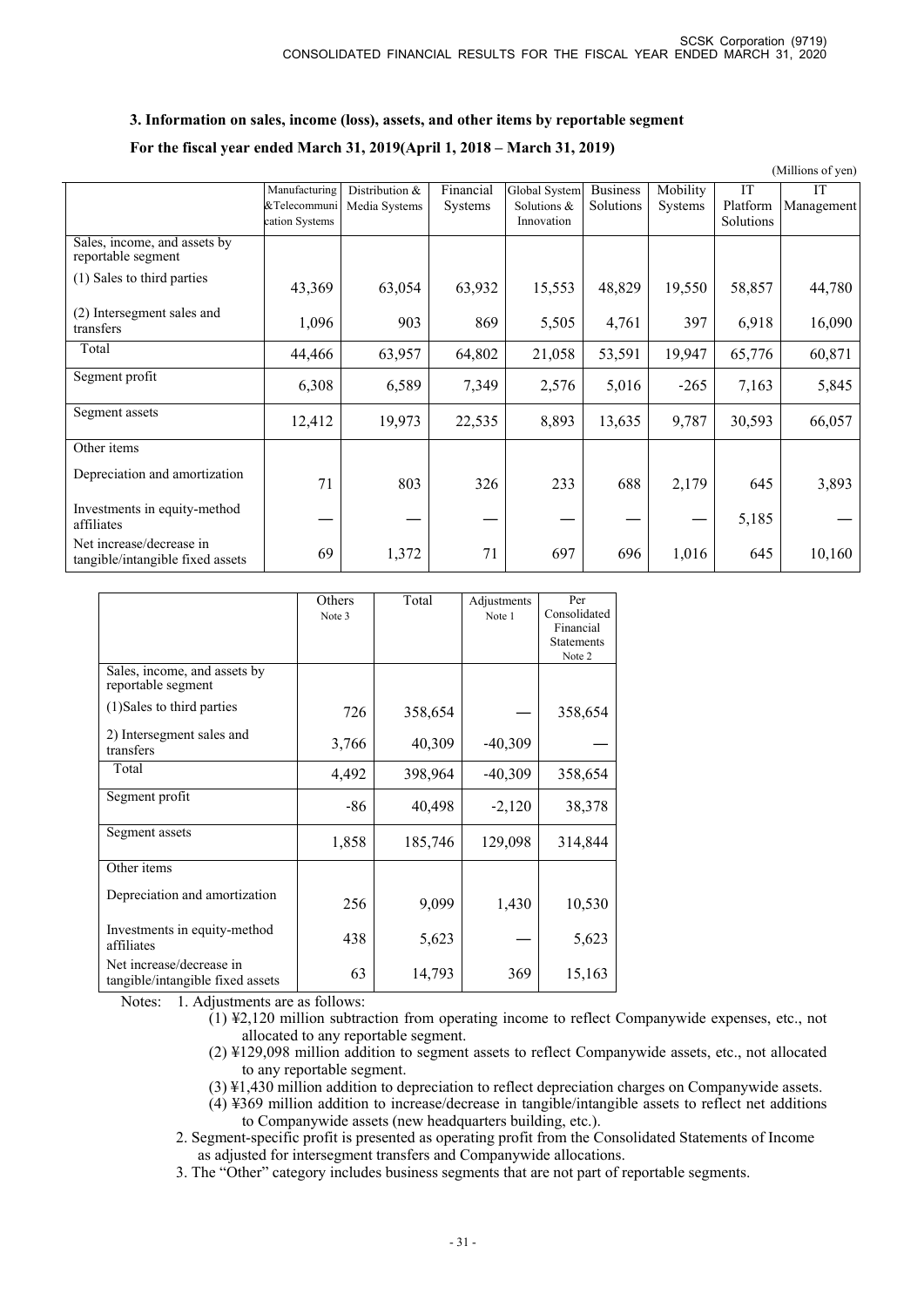|                                                              |                |                |                |               |                 |                |           | (Millions of yen) |
|--------------------------------------------------------------|----------------|----------------|----------------|---------------|-----------------|----------------|-----------|-------------------|
|                                                              | Manufacturing  | Distribution & | Financial      | Global System | <b>Business</b> | Mobility       | <b>IT</b> | <b>IT</b>         |
|                                                              | &Telecommuni   | Media Systems  | <b>Systems</b> | Solutions &   | Solutions       | <b>Systems</b> | Platform  | Management        |
|                                                              | cation Systems |                |                | Innovation    |                 |                | Solutions |                   |
| Sales, income, and assets by<br>reportable segment           |                |                |                |               |                 |                |           |                   |
| (1) Sales to third parties                                   | 49,960         | 62,382         | 63,860         | 18,249        | 52,578          | 22,279         | 63,844    | 48,457            |
| (2) Intersegment sales and<br>transfers                      | 833            | 1,313          | 1,357          | 10,106        | 5,020           | 613            | 6,931     | 15,099            |
| Total                                                        | 50,793         | 63,696         | 65,217         | 28,356        | 57,599          | 22,893         | 70,776    | 63,556            |
| Segment profit                                               | 6,280          | 7,326          | 7,223          | 2,592         | 5,112           | 1,246          | 8,242     | 6,447             |
| Segment assets                                               | 14,222         | 15,676         | 19,613         | 10,292        | 15,750          | 8,997          | 33,426    | 69,429            |
| Other items                                                  |                |                |                |               |                 |                |           |                   |
| Depreciation and amortization                                | 75             | 1,009          | 238            | 374           | 595             | 1,173          | 629       | 4,732             |
| Investments in equity-method<br>affiliates                   |                |                |                | 459           |                 |                | 5,873     |                   |
| Net increase/decrease in<br>tangible/intangible fixed assets | 125            | 794            | 113            | 326           | 1,560           | 1,204          | 747       | 7,853             |

| For the fiscal year ended March 31, 2019(April 1, 2019 – March 31, 2020) |  |  |
|--------------------------------------------------------------------------|--|--|
|                                                                          |  |  |
|                                                                          |  |  |

|                                                              | Others | Total   | Adjustments | Per               |
|--------------------------------------------------------------|--------|---------|-------------|-------------------|
|                                                              | Note 3 |         | Note 1      | Consolidated      |
|                                                              |        |         |             | Financial         |
|                                                              |        |         |             | <b>Statements</b> |
|                                                              |        |         |             | Note 2            |
| Sales, income, and assets by<br>reportable segment           |        |         |             |                   |
| (1) Sales to third parties                                   | 5,389  | 387,003 |             | 387,003           |
| (2) Intersegment sales and<br>transfers                      | 4,919  | 46,195  | $-46,195$   |                   |
| Total                                                        | 10,308 | 433,198 | $-46,195$   | 387,003           |
| Segment profit                                               | 80     | 44,553  | $-2,226$    | 42,326            |
| Segment assets                                               | 27,317 | 214,725 | 127,760     | 342,485           |
| Other items                                                  |        |         |             |                   |
| Depreciation and amortization                                | 219    | 9,049   | 1,308       | 10,358            |
| Investments in equity-method<br>affiliates                   |        | 6,333   |             | 6,333             |
| Net increase/decrease in<br>tangible/intangible fixed assets | 126    | 12,853  | 750         | 13,604            |
|                                                              |        |         |             |                   |

Notes: 1. Adjustments are as follows:

- (1) ¥2,226 million subtraction from operating income to reflect Companywide expenses, etc., not allocated to any reportable segment.
- (2) ¥127,760 million addition to segment assets to reflect Companywide assets, etc., not allocated to any reportable segment.
- (3) ¥1,308 million addition to depreciation to reflect depreciation charges on Companywide assets.
- $(4)$  ¥750 million addition to increase/decrease in tangible/intangible assets to reflect net additions to Companywide assets (new headquarters building, etc.).
- 2. Segment-specific profit is presented as operating profit from the Consolidated Statements of Income as adjusted for intersegment transfers and Companywide allocations.
- 3. The "Other" category includes business segments that are not part of reportable segments.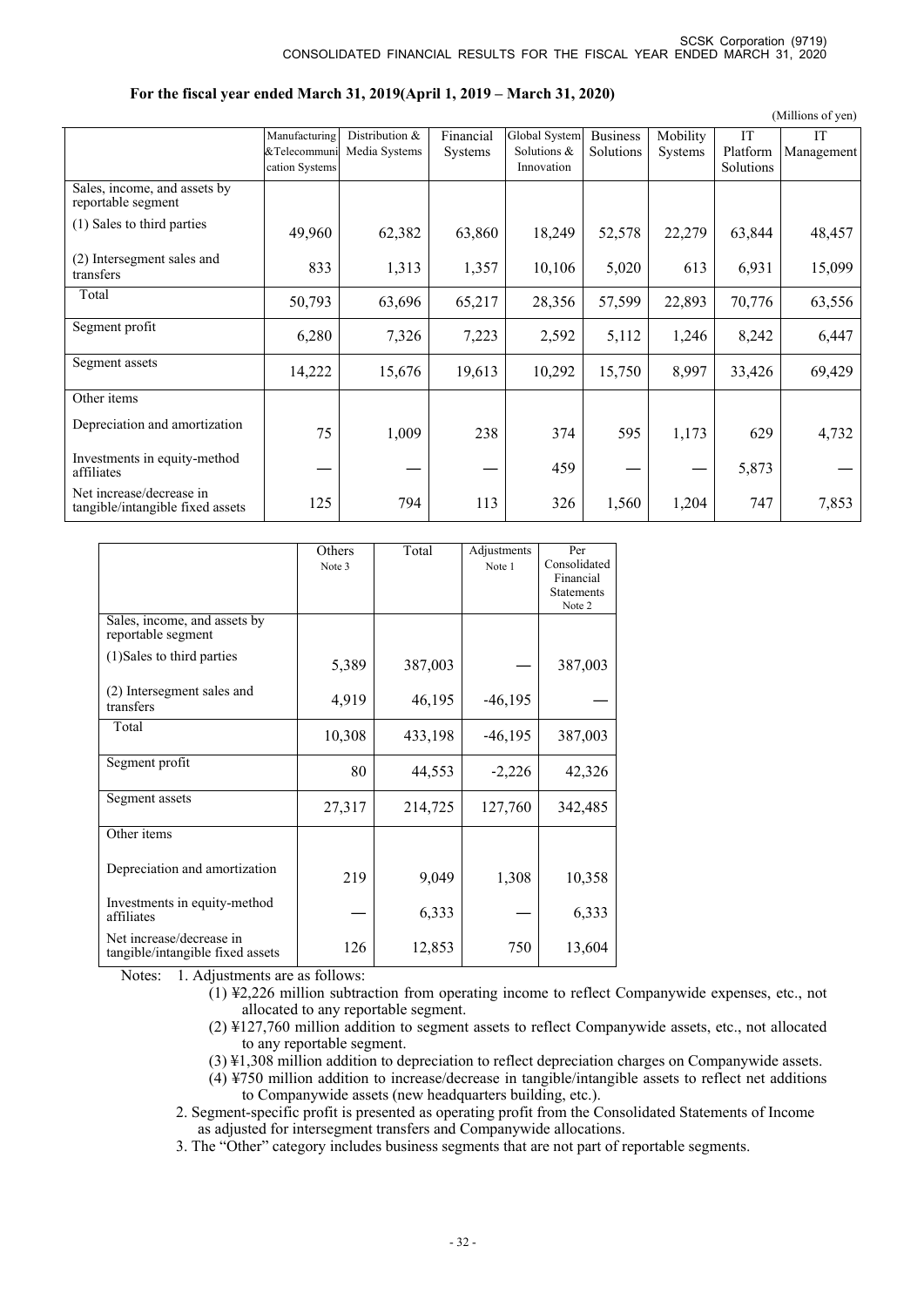# 【**Related information**】

## **Previous fiscal year (April 1, 2018 - March 31, 2019)**

#### **1. Information about products and services**

 Disclosure of relevant information is omitted as similar information is disclosed in the segment information.

## **2. Information about geographic area**

1) Sales

Sales data by geographic area is not presented as sales in Japan account for over 90% of net sales.

#### 2) Property, plant and equipment

Property, plant and equipment data by geographic area is not presented as property, plant and equipment located in Japan account for over 90% of total property, plant and equipment.

## **3. Information about major customers**

 Disclosure of relevant information is omitted as no sales to any single external party accounted for more than 10% of sales on the consolidated statement of income.

#### **Fiscal year under review (April 1, 2019 - March 31, 2020)**

#### **1. Information about products and services**

 Disclosure of relevant information is omitted as similar information is disclosed in the segment information.

#### **2. Information about geographic area**

1) Sales

Sales data by geographic area is not presented as sales in Japan account for over 90% of net sales.

2) Property, plant and equipment

Property, plant and equipment data by geographic area is not presented as property, plant and equipment located in Japan account for over 90% of total property, plant and equipment.

## **3. Information about major customers**

Disclosure of relevant information is omitted as no sales to any single external party accounted for more than 10% of sales on the consolidated statement of income.

## **Information regarding impairment loss on fixed assets by reportable segment**

**Previous fiscal year (April 1, 2018 - March 31, 2019)** 

Not applicable

## **Fiscal year under review (April 1, 2019 - March 31, 2020)**

|                 |                |                                 |                |               |                 |                |             | (Millions of yen) |
|-----------------|----------------|---------------------------------|----------------|---------------|-----------------|----------------|-------------|-------------------|
|                 |                | Manufacturing Distribution $\&$ | Financial      | Global System | <b>Business</b> | Mobility       | IT Platform |                   |
|                 |                | &Telecommuni Media Systems      | <b>Systems</b> | Solutions $&$ | Solutions       | <b>Systems</b> | Solutions   | Management        |
|                 | cation Systems |                                 |                | Innovation    |                 |                |             |                   |
| Impairment loss |                | 202                             | 306            |               |                 |                |             |                   |

|                 | Others | Elimination<br>and corporate | Total |
|-----------------|--------|------------------------------|-------|
| Impairment loss |        |                              |       |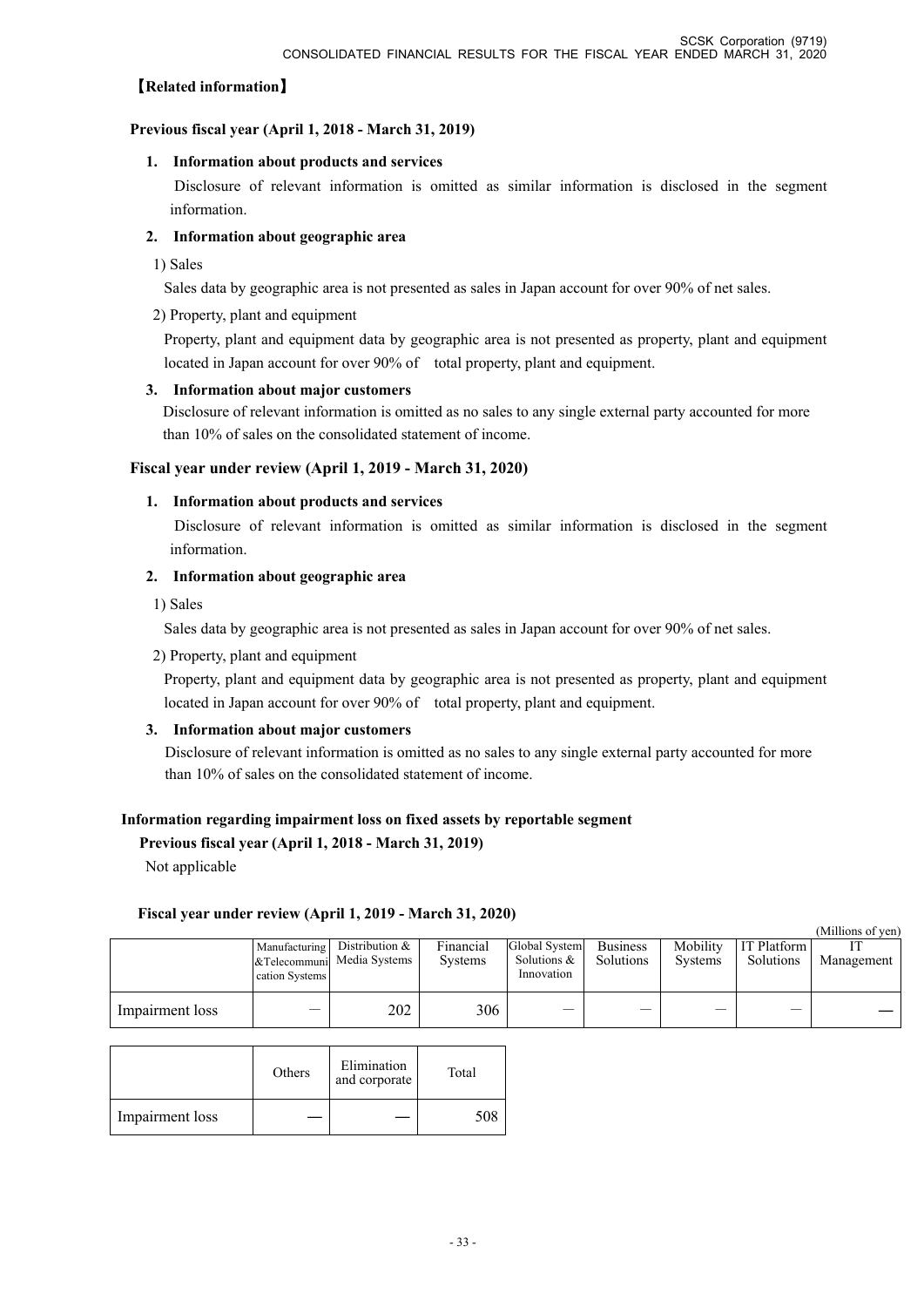## **Information on amortization of goodwill and unamortized balance by reportable segment**

## **Previous fiscal year (April 1, 2018- March 31, 2019)**

(Millions of yen)

|                             | Manufacturing<br>ation Systems | Distribution &<br>&Telecommunic Media Systems | Financial<br><b>Systems</b> | Global System<br>Solutions $\&$<br>Innovation | <b>Business</b><br>Solutions | Mobility<br><b>Systems</b> | IT Platform<br>Solutions | Management |
|-----------------------------|--------------------------------|-----------------------------------------------|-----------------------------|-----------------------------------------------|------------------------------|----------------------------|--------------------------|------------|
| Amortization of<br>goodwill | 30                             |                                               |                             |                                               |                              |                            |                          |            |
| Balance at end of<br>period | 53                             |                                               |                             |                                               |                              |                            |                          |            |

|                             | Others | Elimination<br>and corporate | Total |
|-----------------------------|--------|------------------------------|-------|
| Amortization of<br>goodwill |        |                              |       |
| Balance at end of<br>period |        |                              |       |

#### **Fiscal year under review (April 1, 2019- March 31, 2020)**

|                             |                                                  |                                 |                             |                                            |                              |                            |                          | (Millions of yen) |
|-----------------------------|--------------------------------------------------|---------------------------------|-----------------------------|--------------------------------------------|------------------------------|----------------------------|--------------------------|-------------------|
|                             | Manufacturing<br>& Telecommunic<br>ation Systems | Distribution &<br>Media Systems | Financial<br><b>Systems</b> | Global System<br>Solutions &<br>Innovation | <b>Business</b><br>Solutions | Mobility<br><b>Systems</b> | IT Platform<br>Solutions | Management        |
| Amortization of<br>goodwill | 30                                               |                                 |                             |                                            |                              |                            |                          |                   |
| Balance at end of<br>period | 22                                               |                                 |                             |                                            |                              |                            |                          |                   |

|                             | Others | Elimination<br>and corporate | Total  |
|-----------------------------|--------|------------------------------|--------|
| Amortization of<br>goodwill | 398    |                              | 428    |
| Balance at end of<br>period | 13,866 |                              | 13,889 |

**Information on amortization of goodwill by reportable segment** 

**Previous fiscal year (April 1, 2018 - March 31, 2019)**  Not applicable

**Fiscal year under review (April 1, 2019 - March 31, 2020)**  Not applicable